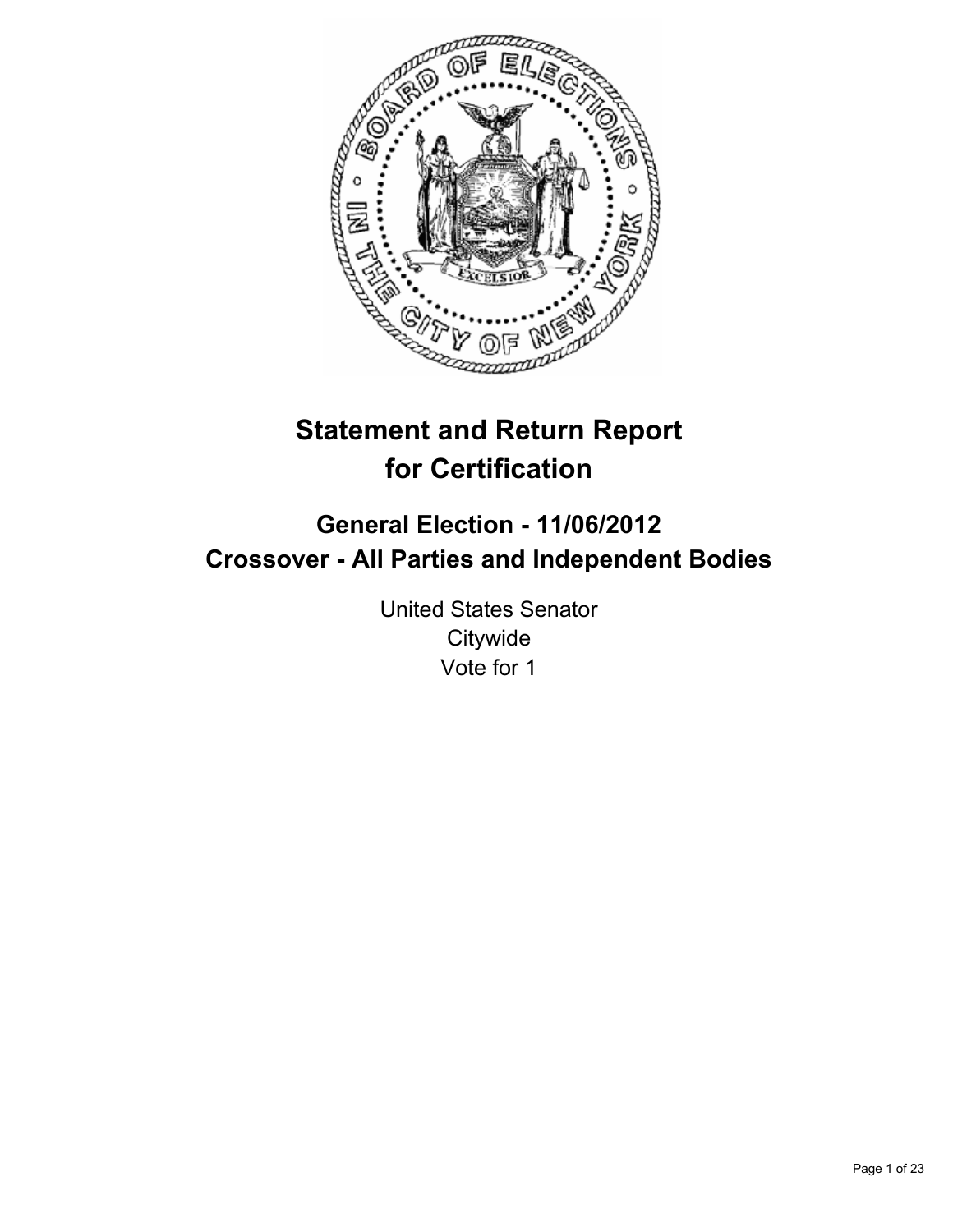

## **New York County**

| <b>PUBLIC COUNTER</b>                                    | 515,831                 |
|----------------------------------------------------------|-------------------------|
| <b>EMERGENCY</b>                                         | 4,275                   |
| ABSENTEE/MILITARY                                        | 20,326                  |
| <b>FEDERAL</b>                                           | 10,648                  |
| SPECIAL PRESIDENTIAL                                     | 0                       |
| AFFIDAVIT                                                | 52,867                  |
| <b>Total Ballots</b>                                     | 603,947                 |
| Less - Inapplicable Federal/Special Presidential Ballots | 0                       |
| <b>Total Applicable Ballots</b>                          | 603,947                 |
| KIRSTEN E. GILLIBRAND (DEMOCRATIC)                       | 465,879                 |
| <b>WENDY LONG (REPUBLICAN)</b>                           | 61,754                  |
| WENDY LONG (CONSERVATIVE)                                | 3,956                   |
| KIRSTEN E. GILLIBRAND (WORKING FAMILIES)                 | 16,327                  |
| KIRSTEN E. GILLIBRAND (INDEPENDENCE)                     | 5,532                   |
| <b>COLIA CLARK (GREEN)</b>                               | 4,540                   |
| CHRIS EDES (LIBERTARIAN)                                 | 2,791                   |
| JOHN MANGELLI (COMMON SENSE)                             | 688                     |
| ADAM WILLIAM MALITZ (WRITE-IN)                           | 1                       |
| ADRIENNE DE LA FUENTE (WRITE-IN)                         | 1                       |
| AIJEN POO (WRITE-IN)                                     | 1                       |
| ALEX KAMAL (WRITE-IN)                                    | 1                       |
| ALEX STESUZA (WRITE-IN)                                  | 1                       |
| ALEXANDER KAPLAN (WRITE-IN)                              | 1                       |
| ALEXANDRO PROMERANTZ (WRITE-IN)                          | 1                       |
| ALYSSA RENKEY (WRITE-IN)                                 | 1                       |
| ANTHONY HILL (WRITE-IN)                                  | 1                       |
| ANTHONY WEINER (WRITE-IN)                                | 1                       |
| AYMAN AL-AWLAKI (WRITE-IN)                               | 1                       |
| BARACK OBAMA (WRITE-IN)                                  | 1                       |
| <b>BILL PERKINS (WRITE-IN)</b>                           | 1                       |
| <b>BOB TURNER (WRITE-IN)</b>                             | 1                       |
| <b>BRADLEY TUSK (WRITE-IN)</b>                           | $\overline{2}$          |
| BRENT HERBERT (WRITE-IN)                                 | 1                       |
| CAROLYN B. MALONEY (WRITE-IN)                            | 1                       |
| CAROLYN KEREND (WRITE-IN)                                | 1                       |
| CHANCE WORDER (WRITE-IN)                                 | $\overline{\mathbf{c}}$ |
| CHARLES SCHUMER (WRITE-IN)                               | 1                       |
| CHARLES ZLATKIN (WRITE-IN)                               | 1                       |
| CHRIS CHRISTIE (WRITE-IN)                                | 1                       |
| CLIFFORD MINOFF (WRITE-IN)                               | 1                       |
| COLIN WALSH (WRITE-IN)                                   | 1                       |
| COLLETTE CARTER (WRITE-IN)                               | 1                       |
| CRISPIN MEJIA (WRITE-IN)                                 | 1                       |
| DAN SENER (WRITE-IN)                                     | 1                       |
| DANIEL CHU (WRITE-IN)                                    | 1                       |
| DAVID DUCILLE (WRITE-IN)                                 | 1                       |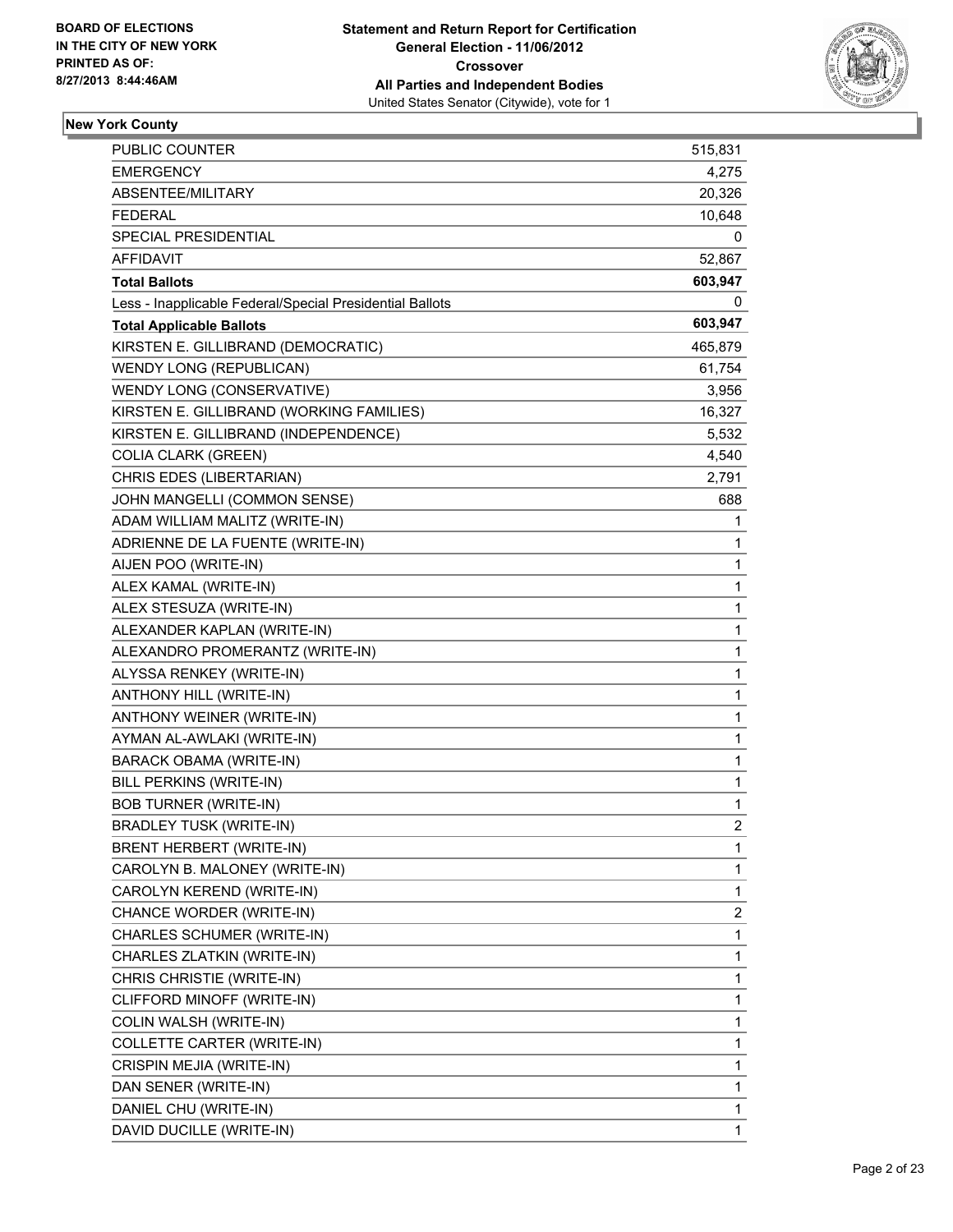

#### **New York County**

| DAVID GARLAND (WRITE-IN)         | 1            |
|----------------------------------|--------------|
| DAVID PATERSON (WRITE-IN)        | 2            |
| DEBORAH HUBERMAN (WRITE-IN)      | 1            |
| DENISE JOHN (WRITE-IN)           | 1            |
| DIANE MENAGH (WRITE-IN)          | 1            |
| DON HOLLERAN (WRITE-IN)          | 2            |
| DUNTE ALIGHIERI (WRITE-IN)       | 1            |
| ED KOCH (WRITE-IN)               | 1            |
| ED STOLBOF (WRITE-IN)            | 1            |
| EDWARD WIPPER (WRITE-IN)         | 1            |
| ELISE DZIALO (WRITE-IN)          | 1            |
| ELIZABETH BERLINGER (WRITE-IN)   | 1            |
| EMMA GOLDMAN (WRITE-IN)          | 1            |
| FRANK COLEN (WRITE-IN)           | 1            |
| GARO NEALOOSEY (WRITE-IN)        | 1            |
| <b>GEDDY LEE (WRITE-IN)</b>      | 1            |
| <b>GEORGE MARAGOS (WRITE-IN)</b> | 2            |
| <b>GEORGE PATAKI (WRITE-IN)</b>  | 1            |
| <b>GRACE MEAY (WRITE-IN)</b>     | 2            |
| HILLARY CLINTON (WRITE-IN)       | 3            |
| HOWARD KRULEWITZ (WRITE-IN)      | 1            |
| HOWARD SOLTANOFF (WRITE-IN)      | 1            |
| JACK DUCH (WRITE-IN)             | 1            |
| JAMES PARSONS (WRITE-IN)         | 1            |
| JEREMY KOREN (WRITE-IN)          | 1            |
| JOE SHOWALTER (WRITE-IN)         | 1            |
| JOEL MAELMAN (WRITE-IN)          | 1            |
| JOHN EDWARDS (WRITE-IN)          | 1            |
| JOHN EGELAND (WRITE-IN)          | 1            |
| JOHN ERVIN ROGERS (WRITE-IN)     | 1            |
| JOHN GRISWALD (WRITE-IN)         | 1            |
| JOHN LENNON (WRITE-IN)           | 2            |
| JOHN MORENO (WRITE-IN)           | 1            |
| JOHN SWEENEY (WRITE-IN)          | 1            |
| JOHN WAYNE (WRITE-IN)            | 1            |
| JOSEPH SASSON (WRITE-IN)         | 1            |
| JOY JESENKY (WRITE-IN)           | 1            |
| KARA M. DEMPSEY (WRITE-IN)       | 1            |
| KEVIN ISUKIL (WRITE-IN)          | 1            |
| KIRSTEN GILLIBRAND (WRITE-IN)    | 3            |
| LEE BROWN (WRITE-IN)             | 1            |
| LEONORA MORAN (WRITE-IN)         | 1            |
| LORENZO ACEVEDO (WRITE-IN)       | 1            |
| LOUISE YAMADA (WRITE-IN)         | 1            |
| LUCY MARTINEZ (WRITE-IN)         | 1            |
| MARC FIRSTENBERG (WRITE-IN)      | $\mathbf{1}$ |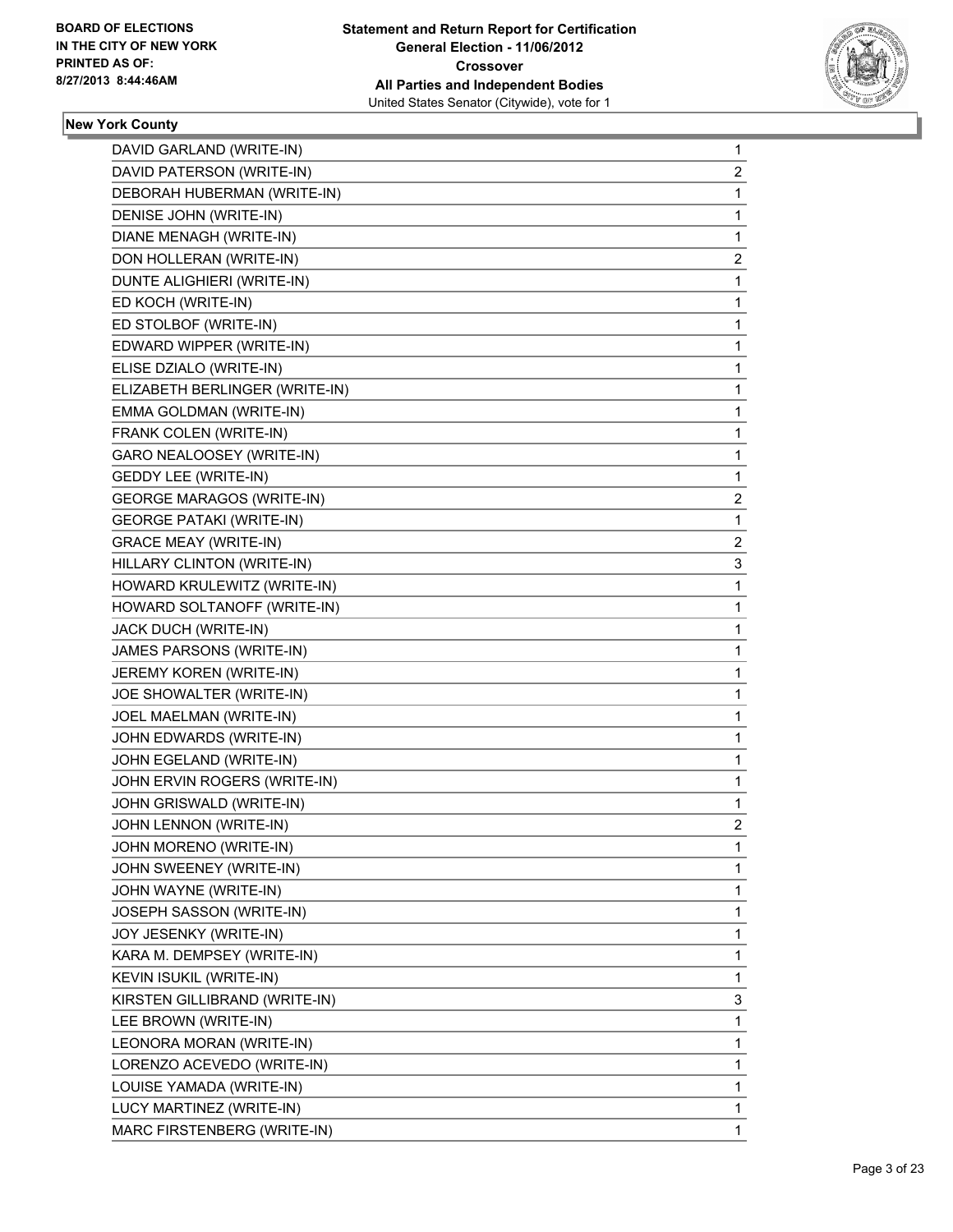

## **New York County**

| MARISA COZZOLINO (WRITE-IN)         | 1       |
|-------------------------------------|---------|
| MARK GOLDSTEIN (WRITE-IN)           | 1       |
| MARK T. PETFALSKI (WRITE-IN)        | 1       |
| MATTHEW DOMINGUEZ (WRITE-IN)        | 1       |
| MAURICIO GONZALEZ (WRITE-IN)        | 1       |
| MELANIE JIMENEZ (WRITE-IN)          | 1       |
| MENACHEM SCHNERESON (WRITE-IN)      | 1       |
| MICHAEL ANDREWS (WRITE-IN)          | 1       |
| MICHAEL BLOOMBERG (WRITE-IN)        | 1       |
| MICHAEL CHON (WRITE-IN)             | 1       |
| MIHAI BUNAI (WRITE-IN)              | 1       |
| MIKE JACOBS (WRITE-IN)              | 1       |
| MONICA L. ATUSO (WRITE-IN)          | 1       |
| NEIL DEGRASSE TYSON (WRITE-IN)      | 1       |
| NEIL TYSON (WRITE-IN)               | 1       |
| NORMAN SIEGEL (WRITE-IN)            | 1       |
| OYSTER ROSENBERG (WRITE-IN)         | 1       |
| RACHEL KUGEL (WRITE-IN)             | 1       |
| RALPH NADER (WRITE-IN)              | 1       |
| ROBERT GORDON (WRITE-IN)            | 1       |
| ROBERT SCHWARTZ (WRITE-IN)          | 1       |
| ROGER CALERO (WRITE-IN)             | 14      |
| ROGER STERLING (WRITE-IN)           | 2       |
| RUDOLPH GIULIANI (WRITE-IN)         | 1       |
| RYAN BERMINGHAM (WRITE-IN)          | 1       |
| SARAH COOPER-TOGNUT (WRITE-IN)      | 1       |
| SCOTT NOREN (WRITE-IN)              | 3       |
| SCOTT SINGER (WRITE-IN)             | 1       |
| SCOTT STRINGER (WRITE-IN)           | 1       |
| SHANE SHEEHY (WRITE-IN)             | 1       |
| STEVE CARELL (WRITE-IN)             | 1       |
| THOMAS EDISON (WRITE-IN)            | 1       |
| TWANA ADAMS (WRITE-IN)              | 1       |
| UNATTRIBUTABLE WRITE-IN (WRITE-IN)  | 85      |
| VINCENT BALASCIO (WRITE-IN)         | 1       |
| WALLACE DANIEL PALLATINO (WRITE-IN) | 1       |
| <b>Total Votes</b>                  | 561,689 |
| Unrecorded                          | 42,258  |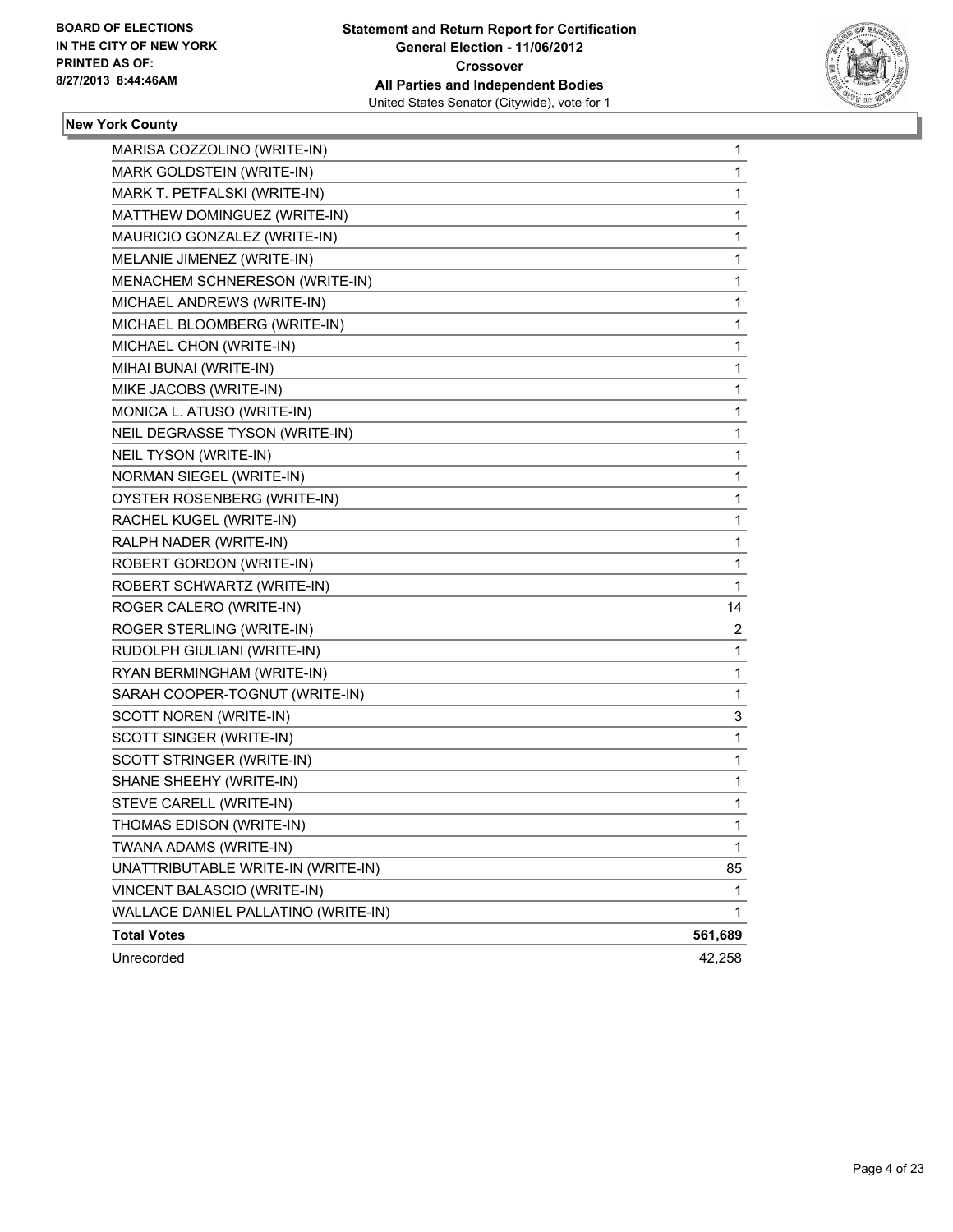

## **Bronx County**

| <b>PUBLIC COUNTER</b>                                    | 323,676                 |
|----------------------------------------------------------|-------------------------|
| <b>EMERGENCY</b>                                         | 213                     |
| ABSENTEE/MILITARY                                        | 7,574                   |
| <b>FEDERAL</b>                                           | 1,329                   |
| SPECIAL PRESIDENTIAL                                     | 2                       |
| AFFIDAVIT                                                | 40,978                  |
| <b>Total Ballots</b>                                     | 373,772                 |
| Less - Inapplicable Federal/Special Presidential Ballots | (2)                     |
| <b>Total Applicable Ballots</b>                          | 373,770                 |
| KIRSTEN E. GILLIBRAND (DEMOCRATIC)                       | 313,455                 |
| WENDY LONG (REPUBLICAN)                                  | 18,289                  |
| WENDY LONG (CONSERVATIVE)                                | 3,329                   |
| KIRSTEN E. GILLIBRAND (WORKING FAMILIES)                 | 6,184                   |
| KIRSTEN E. GILLIBRAND (INDEPENDENCE)                     | 1,739                   |
| <b>COLIA CLARK (GREEN)</b>                               | 1,073                   |
| CHRIS EDES (LIBERTARIAN)                                 | 560                     |
| JOHN MANGELLI (COMMON SENSE)                             | 510                     |
| ADAM MALARASE (WRITE-IN)                                 | 1                       |
| ALEJANDRO RANGEL (WRITE-IN)                              | 1                       |
| ALFRED E. NEWMAN (WRITE-IN)                              | 1                       |
| ANDY VALDEZ (WRITE-IN)                                   | 1                       |
| BARACK OBAMA (WRITE-IN)                                  | $\overline{\mathbf{c}}$ |
| BISHOP JASPER ROLLES (WRITE-IN)                          | 1                       |
| <b>BRIDGET FLEMING (WRITE-IN)</b>                        | 1                       |
| CAHRLES BANNON (WRITE-IN)                                | 1                       |
| CURTIS SLIWA (WRITE-IN)                                  | 1                       |
| DAN PADERNACHT (WRITE-IN)                                | 1                       |
| DAVID A GREEN MD (WRITE-IN)                              | 1                       |
| DAVID JOHNSON (WRITE-IN)                                 | 1                       |
| DEBORAH HINES (WRITE-IN)                                 | 1                       |
| DUSTIN JAMES COLLINS (WRITE-IN)                          | 1                       |
| DYLAN RILEY (WRITE-IN)                                   | 1                       |
| ERNEST OLIVER (WRITE-IN)                                 | 1                       |
| FERNANDO FERRER (WRITE-IN)                               | 1                       |
| <b>GERALD MCCORMICK (WRITE-IN)</b>                       | 1                       |
| J. GUSTAVO RIVERA (WRITE-IN)                             | 2                       |
| JAMES LACO (WRITE-IN)                                    | 1                       |
| JEANNE PIRRO (WRITE-IN)                                  | 1                       |
| JEFFREY D. KLEIN (WRITE-IN)                              | 1                       |
| JOSEPH J. SAVINO (WRITE-IN)                              | 1                       |
| KIRSTEN E. GILLIBRAND (WRITE-IN)                         | 1                       |
| LA MARR JOHNSON (WRITE-IN)                               | 1                       |
| LINDA MCMAHON (WRITE-IN)                                 | 1                       |
| MARGARET GROARKE (WRITE-IN)                              | 9                       |
| MARK MURYNES (WRITE-IN)                                  | 1                       |
| MATTHEW M. CRUZ (WRITE-IN)                               | 6                       |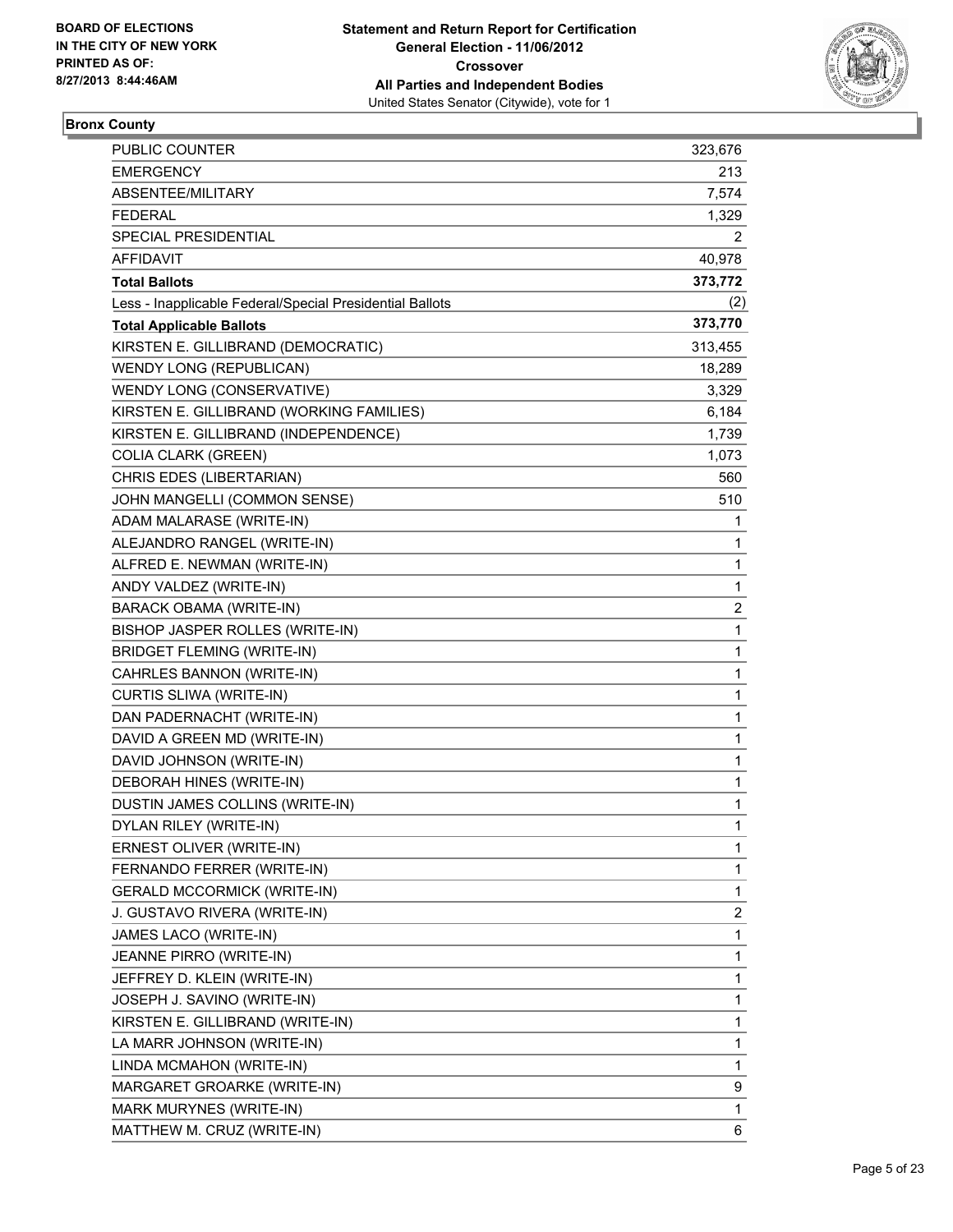

## **Bronx County**

| MICHAEL WELCH (WRITE-IN)             |                |
|--------------------------------------|----------------|
| NURY LAURENO (WRITE-IN)              |                |
| PAUL SCHAEFFER (WRITE-IN)            |                |
| RACHAEL BOSCHEN (WRITE-IN)           |                |
| ROGER CALERO (WRITE-IN)              | 4              |
| RON PAUL (WRITE-IN)                  |                |
| <b>RUBEN DIAZ (WRITE-IN)</b>         | $\overline{2}$ |
| SEBASTIAN ELGARO MARTINEZ (WRITE-IN) |                |
| SHANIKA LIVINGSTON (WRITE-IN)        |                |
| UNATTRIBUTABLE WRITE-IN (WRITE-IN)   | 29             |
| VALERIE RIGANO (WRITE-IN)            |                |
| <b>WENDOLY MARTE (WRITE-IN)</b>      |                |
| <b>Total Votes</b>                   | 345,227        |
| Unrecorded                           | 28,543         |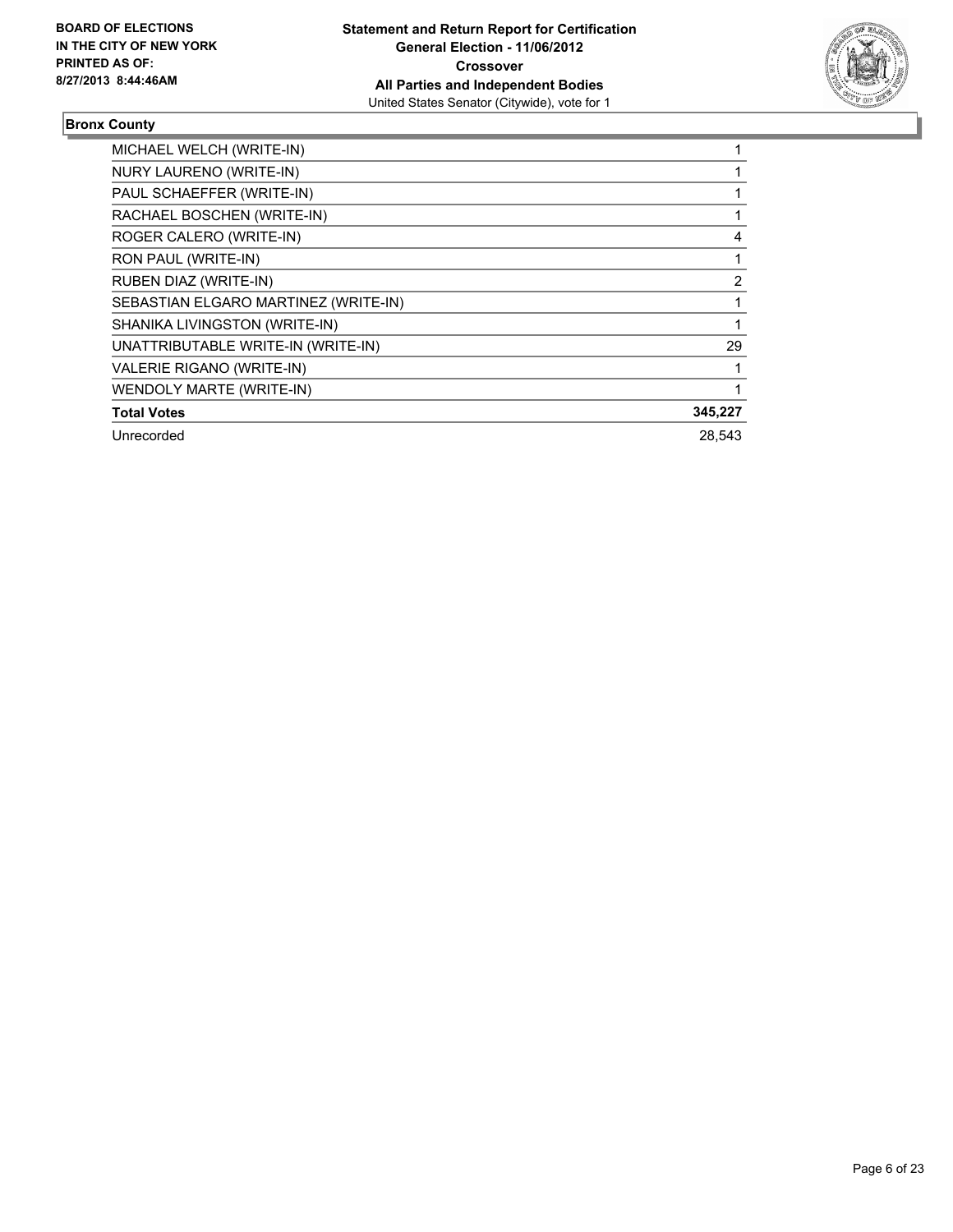

#### **Kings County**

| <b>PUBLIC COUNTER</b>                                    | 639,590      |
|----------------------------------------------------------|--------------|
| <b>EMERGENCY</b>                                         | 899          |
| ABSENTEE/MILITARY                                        | 16,551       |
| <b>FEDERAL</b>                                           | 5,957        |
| SPECIAL PRESIDENTIAL                                     | 1            |
| AFFIDAVIT                                                | 78,530       |
| <b>Total Ballots</b>                                     | 741,528      |
| Less - Inapplicable Federal/Special Presidential Ballots | (1)          |
| <b>Total Applicable Ballots</b>                          | 741,527      |
| KIRSTEN E. GILLIBRAND (DEMOCRATIC)                       | 568,465      |
| WENDY LONG (REPUBLICAN)                                  | 69,871       |
| WENDY LONG (CONSERVATIVE)                                | 9,633        |
| KIRSTEN E. GILLIBRAND (WORKING FAMILIES)                 | 25,167       |
| KIRSTEN E. GILLIBRAND (INDEPENDENCE)                     | 5,202        |
| <b>COLIA CLARK (GREEN)</b>                               | 5,597        |
| CHRIS EDES (LIBERTARIAN)                                 | 2,126        |
| JOHN MANGELLI (COMMON SENSE)                             | 1,287        |
| ABRAHAM TISCHLER (WRITE-IN)                              | 1            |
| AL D'AMATO (WRITE-IN)                                    | 1            |
| ALAN UNI (WRITE-IN)                                      | 1            |
| ANDREW GOUNA ROLES (WRITE-IN)                            | 1            |
| ANDREW GOUNARDES (WRITE-IN)                              | 2            |
| ANDREW GOWNARDES (WRITE-IN)                              | 1            |
| ANTHONY WEINER (WRITE-IN)                                | 1            |
| ARON SPARE (WRITE-IN)                                    | 1            |
| BEN-ZEIN KRUMBEIN (WRITE-IN)                             | 1            |
| BILL CLINTON (WRITE-IN)                                  | 1            |
| BOB MENDEZ (WRITE-IN)                                    | 1            |
| BOB WEIZ (WRITE-IN)                                      | 1            |
| CASSANDRA REGAN (WRITE-IN)                               | 1            |
| CATHERINE A. NAPSUA (WRITE-IN)                           | 1            |
| <b>CHARLES BARRON (WRITE-IN)</b>                         | $\mathbf{1}$ |
| CHERRYL GONZALEZ (WRITE-IN)                              | 2            |
| CHRIS SMITH (WRITE-IN)                                   | 1            |
| CHRISTOPHER HAYNES (WRITE-IN)                            | 1            |
| CHUCK SCHUMER (WRITE-IN)                                 | 3            |
| DAN BONANNO (WRITE-IN)                                   | 1            |
| DANIEL D. GRAMER (WRITE-IN)                              | 1            |
| DANIEL ODONOVAN (WRITE-IN)                               | 1            |
| DANNY GLOVER (WRITE-IN)                                  | 1            |
| DANY GLOVER (WRITE-IN)                                   | 1            |
| DAVID SANDLER (WRITE-IN)                                 | 2            |
| DAVID SCHMIDT (WRITE-IN)                                 | 1            |
| DAVID STORDAIN (WRITE-IN)                                | 1            |
| DAVID STOROBIN (WRITE-IN)                                | 3            |
| DIANE SAVINO (WRITE-IN)                                  | 1            |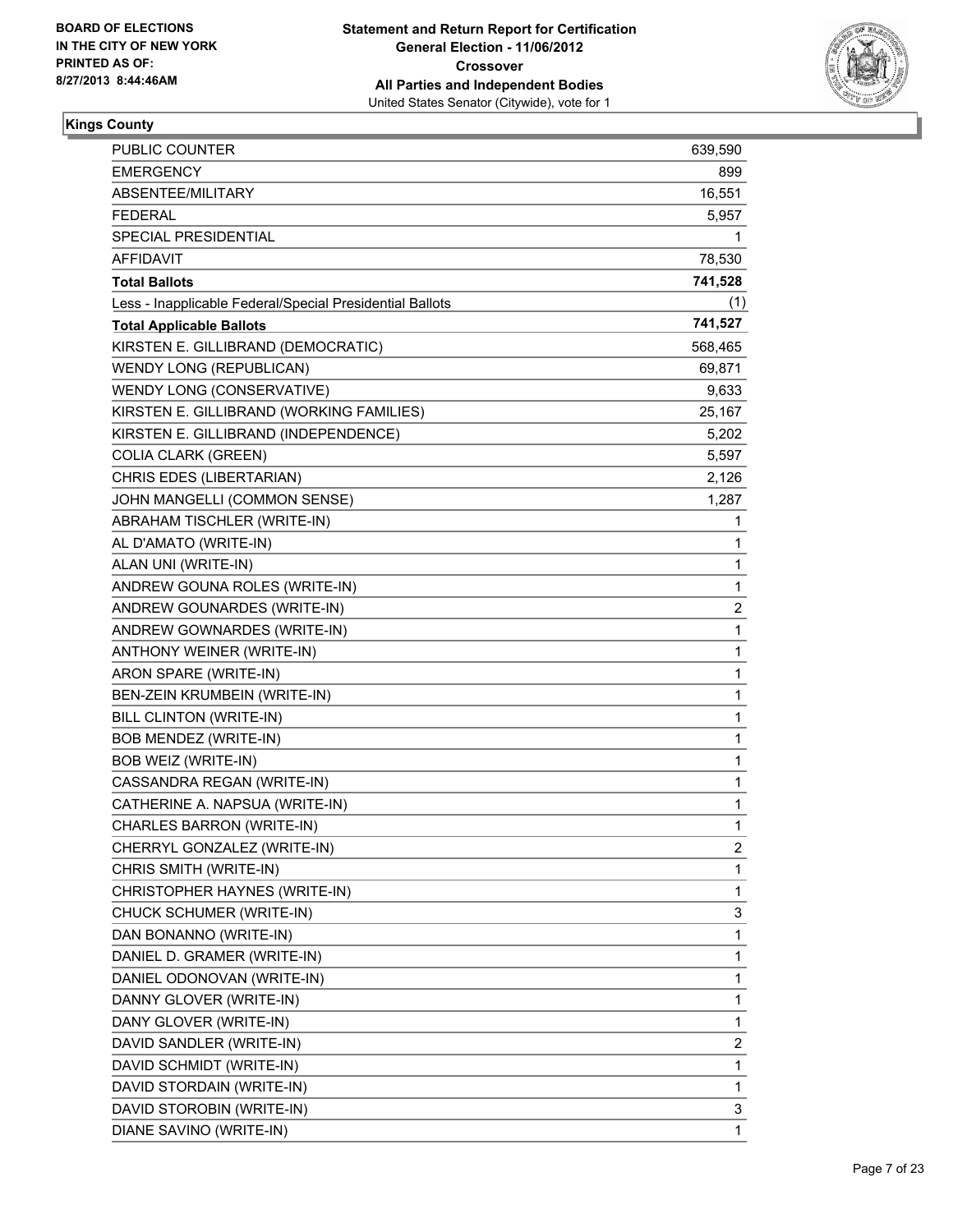

#### **Kings County**

| DR. SCOTT NOREN (WRITE-IN)       | 1              |
|----------------------------------|----------------|
| ECHARD TILAR (WRITE-IN)          | 1              |
| ELIZABETH NARREN (WRITE-IN)      | 1              |
| ELIZABETH WARREN (WRITE-IN)      | 1              |
| ERSLD FOSLKIC (WRITE-IN)         | 1              |
| <b>GEORGE LATIMER (WRITE-IN)</b> | 1              |
| HARRET THOMPSON (WRITE-IN)       | 1              |
| HEATHER K SAGER (WRITE-IN)       | 1              |
| HILARY CLINTON (WRITE-IN)        | 3              |
| HILLARY CLINTON (WRITE-IN)       | $\mathbf{2}$   |
| HOWARD GROWBARD (WRITE-IN)       | 1              |
| IRA DICKEY (WRITE-IN)            | 1              |
| JASON OTANO (WRITE-IN)           | $\mathbf{2}$   |
| JEHIEL WINTERS (WRITE-IN)        | 1              |
| JEROLD NADLER (WRITE-IN)         | 1              |
| JERRY NADLER (WRITE-IN)          | 1              |
| JOE JENTICI (WRITE-IN)           | 1              |
| JOEL DRUMMER (WRITE-IN)          | 1              |
| JOHN SABINO (WRITE-IN)           | $\mathbf{2}$   |
| JON STEWERT (WRITE-IN)           | 1              |
| JOSEPH WEISS (WRITE-IN)          | 1              |
| JUDA WEINCARREN (WRITE-IN)       | 1              |
| JULIA G. TAYLOR (WRITE-IN)       | 1              |
| JUMEL STOVALL (WRITE-IN)         | 1              |
| KATHY KENNDY (WRITE-IN)          | 1              |
| KIRILL KACHINSKY (WRITE-IN)      | 1              |
| LINCOLN RESTLER (WRITE-IN)       | 1              |
| LINDA MC MAHEN (WRITE-IN)        | 1              |
| LINDA MCMAHUN (WRITE-IN)         | 1              |
| LINDA MCMAN (WRITE-IN)           | 1              |
| LINDA MCMANN (WRITE-IN)          | 1              |
| LINDA SARSOUR (WRITE-IN)         | 1              |
| MALCOLM X (WRITE-IN)             | 1              |
| MARC MINKOFF (WRITE-IN)          | 1              |
| MARCOS MASRI (WRITE-IN)          | 1              |
| MARE M. MONTANA (WRITE-IN)       | 1              |
| MARGUERITE CHANDLER (WRITE-IN)   | 1              |
| MARTIN GOLDEN (WRITE-IN)         | $\overline{2}$ |
| MARTY GOLDEN (WRITE-IN)          | 3              |
| MARTY GOLDMAN (WRITE-IN)         | 1              |
| MATTHAW MICHAEL CRUZ (WRITE-IN)  | 1              |
| MEIR FOGEL (WRITE-IN)            | 1              |
| MELINDA KATZ (WRITE-IN)          | 1              |
| MICHAEL A MAZZEO (WRITE-IN)      | 1              |
| MICHAEL BLOOMBERG (WRITE-IN)     | 1              |
| MICHAEL DEAR (WRITE-IN)          | $\mathbf{1}$   |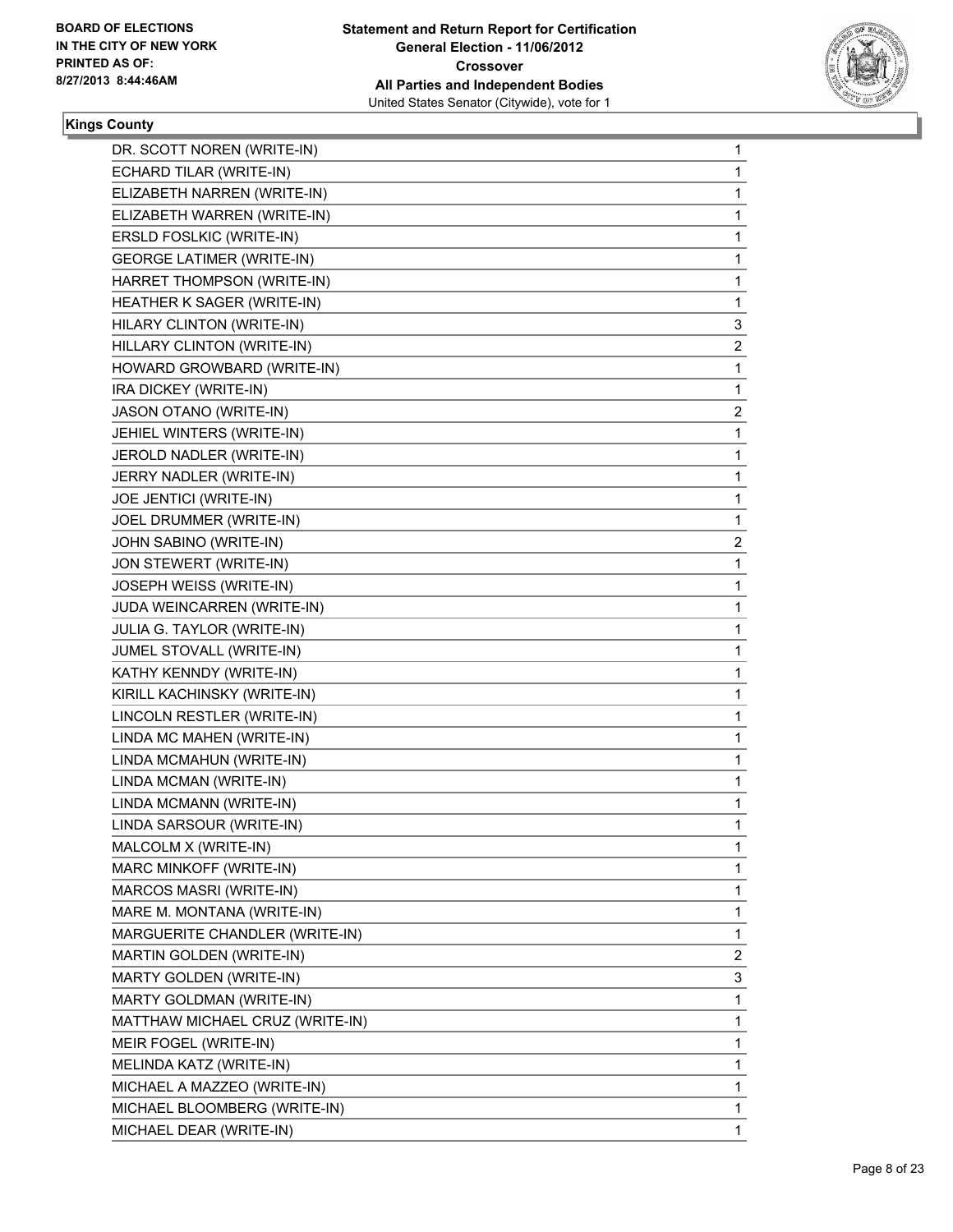

#### **Kings County**

| MICHAEL MARRA (WRITE-IN)           | 2              |
|------------------------------------|----------------|
| MITCH MCCONNELL (WRITE-IN)         | 1              |
| MONICA FRANKLIN (WRITE-IN)         | 1              |
| MOSHE HOROWITZ (WRITE-IN)          | 1              |
| MOSHE REICH (WRITE-IN)             | 1              |
| NATHAN DARTOR OGLESBY (WRITE-IN)   | 1              |
| OMORALE ADEWANE (WRITE-IN)         | 1              |
| OTHNEIL THOMAS (WRITE-IN)          | 1              |
| PATRICK GALLIMOE (WRITE-IN)        | 1              |
| RALPH NADER (WRITE-IN)             | 1              |
| RALPH PASTENA (WRITE-IN)           | 1              |
| ROBERT ALLEN (WRITE-IN)            | 1              |
| ROBERT CIMINI (WRITE-IN)           | 1              |
| ROGER CALERO (WRITE-IN)            | 1              |
| RYAN PAWLING (WRITE-IN)            | 1              |
| RYDER FLEMING JONES (WRITE-IN)     | 1              |
| SAMUEL AMSEL (WRITE-IN)            | 1              |
| SAMUEL WEINBERG (WRITE-IN)         | 1              |
| SCOTT BROWN (WRITE-IN)             | 1              |
| SCOTT GOREN (WRITE-IN)             | 1              |
| SCOTT MORAN (WRITE-IN)             | 1              |
| SCOTT NOREN (WRITE-IN)             | 4              |
| SCOTT NOVEN (WRITE-IN)             | 1              |
| SCOTT SUMMER (WRITE-IN)            | 1              |
| SHINA WOLLF (WRITE-IN)             | 1              |
| SIMCHA FELDER (WRITE-IN)           | 2              |
| STEVEN LORA (WRITE-IN)             | 1              |
| STEVEN YUNIVER (WRITE-IN)          | 1              |
| SUE SIMMONS (WRITE-IN)             | 1              |
| TAT PICOTT (WRITE-IN)              | 1              |
| TODD LOUIS (WRITE-IN)              | 1              |
| TZVI SEIDMAN (WRITE-IN)            | 1              |
| UNATTRIBUTABLE WRITE-IN (WRITE-IN) | 108            |
| VELMANETTE MONTGOMERY (WRITE-IN)   | 1              |
| <b>VLADIMIR PUTIN (WRITE-IN)</b>   | 1              |
| YOEL STEIN (WRITE-IN)              | $\overline{2}$ |
| <b>Total Votes</b>                 | 687,587        |
| Unrecorded                         | 53,940         |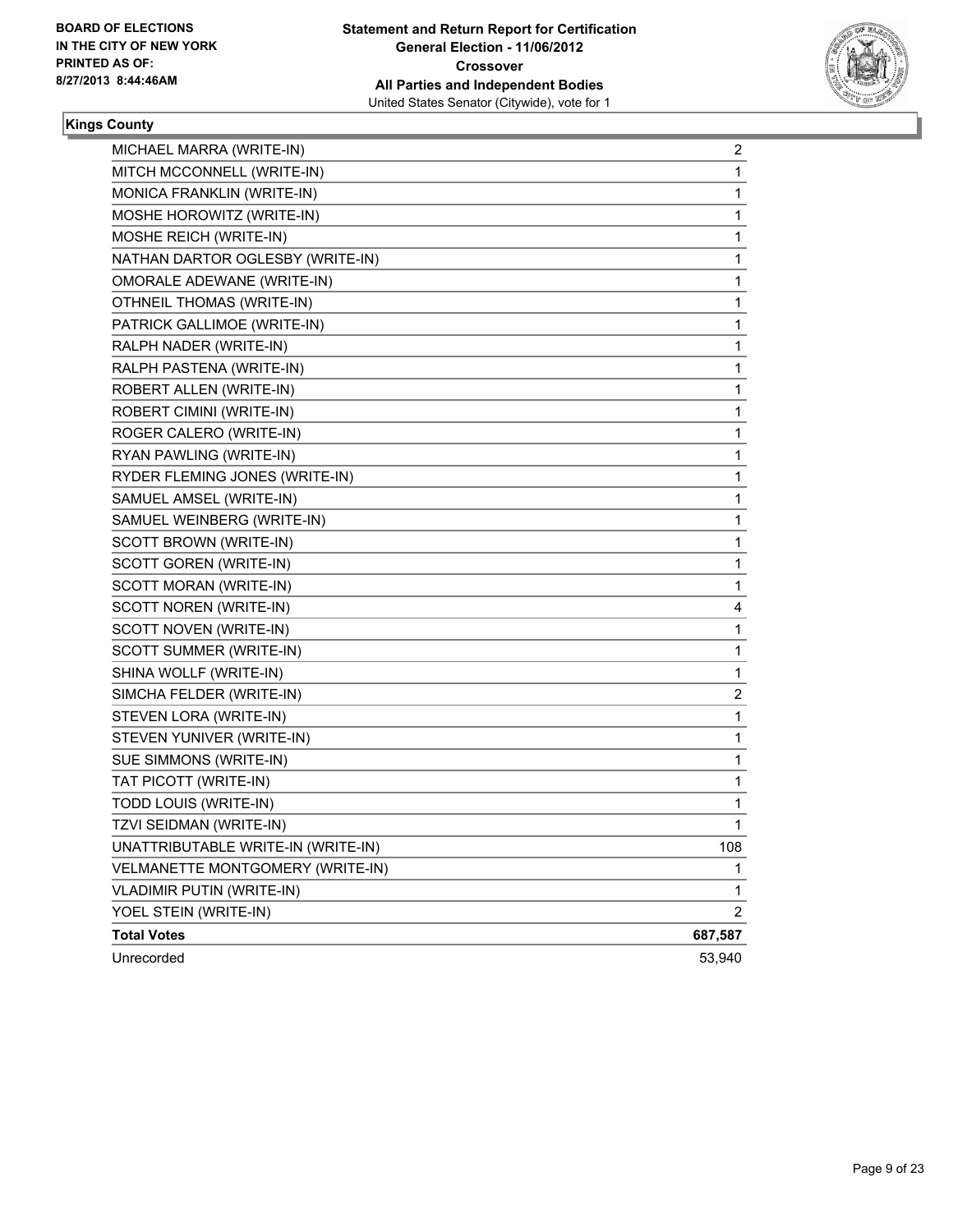

#### **Queens County**

| PUBLIC COUNTER                                           | 516,438      |
|----------------------------------------------------------|--------------|
| <b>EMERGENCY</b>                                         | 185          |
| ABSENTEE/MILITARY                                        | 16,769       |
| <b>FEDERAL</b>                                           | 4,778        |
| SPECIAL PRESIDENTIAL                                     | 1            |
| AFFIDAVIT                                                | 61,837       |
| <b>Total Ballots</b>                                     | 600,008      |
| Less - Inapplicable Federal/Special Presidential Ballots | (1)          |
| <b>Total Applicable Ballots</b>                          | 600,007      |
| KIRSTEN E. GILLIBRAND (DEMOCRATIC)                       | 450,607      |
| WENDY LONG (REPUBLICAN)                                  | 73,637       |
| WENDY LONG (CONSERVATIVE)                                | 8,532        |
| KIRSTEN E. GILLIBRAND (WORKING FAMILIES)                 | 12,542       |
| KIRSTEN E. GILLIBRAND (INDEPENDENCE)                     | 4,930        |
| <b>COLIA CLARK (GREEN)</b>                               | 3,021        |
| CHRIS EDES (LIBERTARIAN)                                 | 1,912        |
| JOHN MANGELLI (COMMON SENSE)                             | 1,470        |
| AL SHARPTON (WRITE-IN)                                   | 1            |
| ALEXANDRA HUNT (WRITE-IN)                                | 1            |
| ALI SIDDIQUEE (WRITE-IN)                                 | 1            |
| ANGELA HICKS (WRITE-IN)                                  | 1            |
| ATHANASIOS ARNIOTIS (WRITE-IN)                           | 1            |
| AVA MOHAMMED (WRITE-IN)                                  | 1            |
| AVHIK MITRA (WRITE-IN)                                   | 1            |
| BARACK OBAMA (WRITE-IN)                                  | 2            |
| BERNIE SANDERS (WRITE-IN)                                | 1            |
| BILL MURRAY (WRITE-IN)                                   | 1            |
| BILL SCHOPP (WRITE-IN)                                   | 1            |
| BOB MENENDEZ (WRITE-IN)                                  | 3            |
| <b>BOB TURNER (WRITE-IN)</b>                             | 6            |
| <b>BRIAN TRATNER (WRITE-IN)</b>                          | 1            |
| <b>BRIGHT H. HUNG (WRITE-IN)</b>                         | $\mathbf{1}$ |
| CELENIA PENA (WRITE-IN)                                  | 1            |
| CHARLES BARRON (WRITE-IN)                                | 1            |
| CHARLES SCHUMER (WRITE-IN)                               | 4            |
| CHERYL LIPSIUS (WRITE-IN)                                | 1            |
| COLIA CLARK (WRITE-IN)                                   | 3            |
| COREY GUMBS (WRITE-IN)                                   | 1            |
| CORY BOOKER (WRITE-IN)                                   | 1            |
| DAVID LETTERMAN (WRITE-IN)                               | 1            |
| DAVID SEGRE (WRITE-IN)                                   | 1            |
| DAVID ULRICH (WRITE-IN)                                  | 1            |
| DR. SCOTT NOREN (WRITE-IN)                               | 1            |
| E BORG DUNCAN (WRITE-IN)                                 | 1            |
| ED KOCH (WRITE-IN)                                       | 1            |
| ERIC ULRICH (WRITE-IN)                                   | 8            |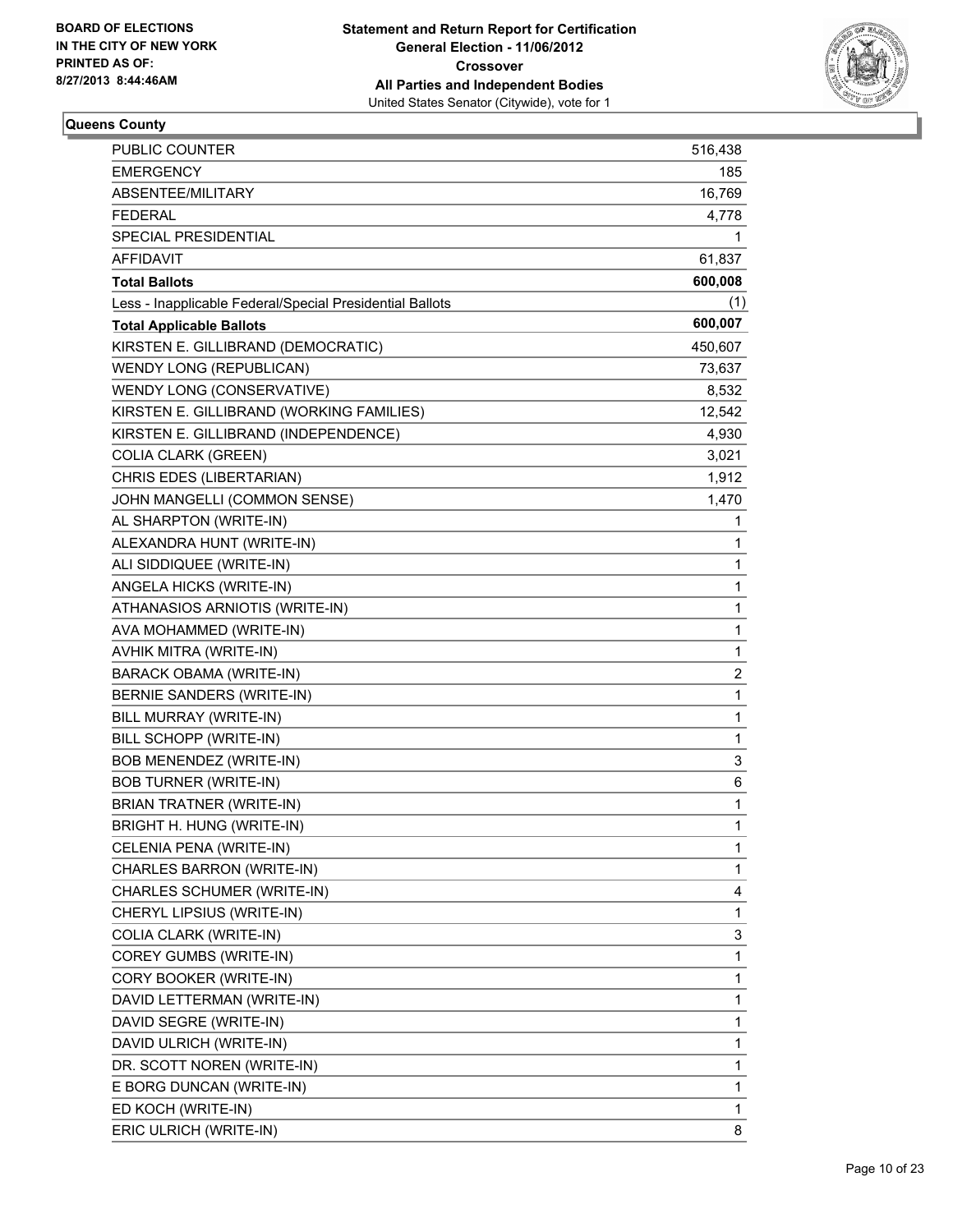

#### **Queens County**

| ESTHER MARTIN (WRITE-IN)             | 1  |
|--------------------------------------|----|
| FAIZAN GHAZNAVI (WRITE-IN)           | 1  |
| FANUEL MARTY JR. (WRITE-IN)          | 1  |
| FREDDY REYES (WRITE-IN)              | 1  |
| <b>GEORGE EMERTZIADIS (WRITE-IN)</b> | 1  |
| <b>GRACE MENG (WRITE-IN)</b>         | 1  |
| HARRY REID (WRITE-IN)                | 2  |
| IAN SPAFFORD (WRITE-IN)              | 1  |
| IRMA RODRIGUEZ (WRITE-IN)            | 1  |
| <b>ISAAC PARSEE (WRITE-IN)</b>       | 1  |
| J. D. KIM (WRITE-IN)                 | 1  |
| JACK MARLINS (WRITE-IN)              | 1  |
| JAMES SANDERS (WRITE-IN)             | 1  |
| JOE MENDEZ (WRITE-IN)                | 1  |
| JOHN C. NAUDUS (WRITE-IN)            | 1  |
| JOHN JOLLEMUSHARSH (WRITE-IN)        | 1  |
| JOHN STRATOUDAKIS (WRITE-IN)         | 1  |
| JONATHAN WIENEKUN (WRITE-IN)         | 1  |
| JOSEPH AOUN (WRITE-IN)               | 1  |
| JOSEPH F. DRENNAN (WRITE-IN)         | 1  |
| KAREN KOSLOWITZ (WRITE-IN)           | 1  |
| KEMP HANNAN (WRITE-IN)               | 1  |
| KENNETH BARBINA (WRITE-IN)           | 1  |
| KEVIN O'CONNELL (WRITE-IN)           | 1  |
| KHALID ELTAHEB ABDELRAUD (WRITE-IN)  | 1  |
| KIM DESSIN (WRITE-IN)                | 1  |
| KIRSTEN GILLIBRAND (WRITE-IN)        | 54 |
| LOUIS PADRON JR. (WRITE-IN)          | 1  |
| MARK BIBLES (WRITE-IN)               | 1  |
| MARK LILAKOS (WRITE-IN)              | 1  |
| MICHAEL GRASSO (WRITE-IN)            | 1  |
| MIKE ACKERMAN (WRITE-IN)             | 1  |
| NICOLAS KARP (WRITE-IN)              | 1  |
| OLGA BEROELLER (WRITE-IN)            | 1  |
| OPRAH WINFREY (WRITE-IN)             | 1  |
| PATRICK LYNCH (WRITE-IN)             | 1  |
| PAUL VENTURA (WRITE-IN)              | 1  |
| RALPH NADER (WRITE-IN)               | 1  |
| RICH ROSENHAMMER (WRITE-IN)          | 1  |
| ROBERT TURNER (WRITE-IN)             | 1  |
| ROBIN M. COHEN (WRITE-IN)            | 1  |
| ROGER CALERO (WRITE-IN)              | 3  |
| ROSS PEROT (WRITE-IN)                | 1  |
| RUBEN DIAS (WRITE-IN)                | 1  |
| TEJAS DESAI (WRITE-IN)               | 1  |
| UNATTRIBUTABLE WRITE-IN (WRITE-IN)   | 58 |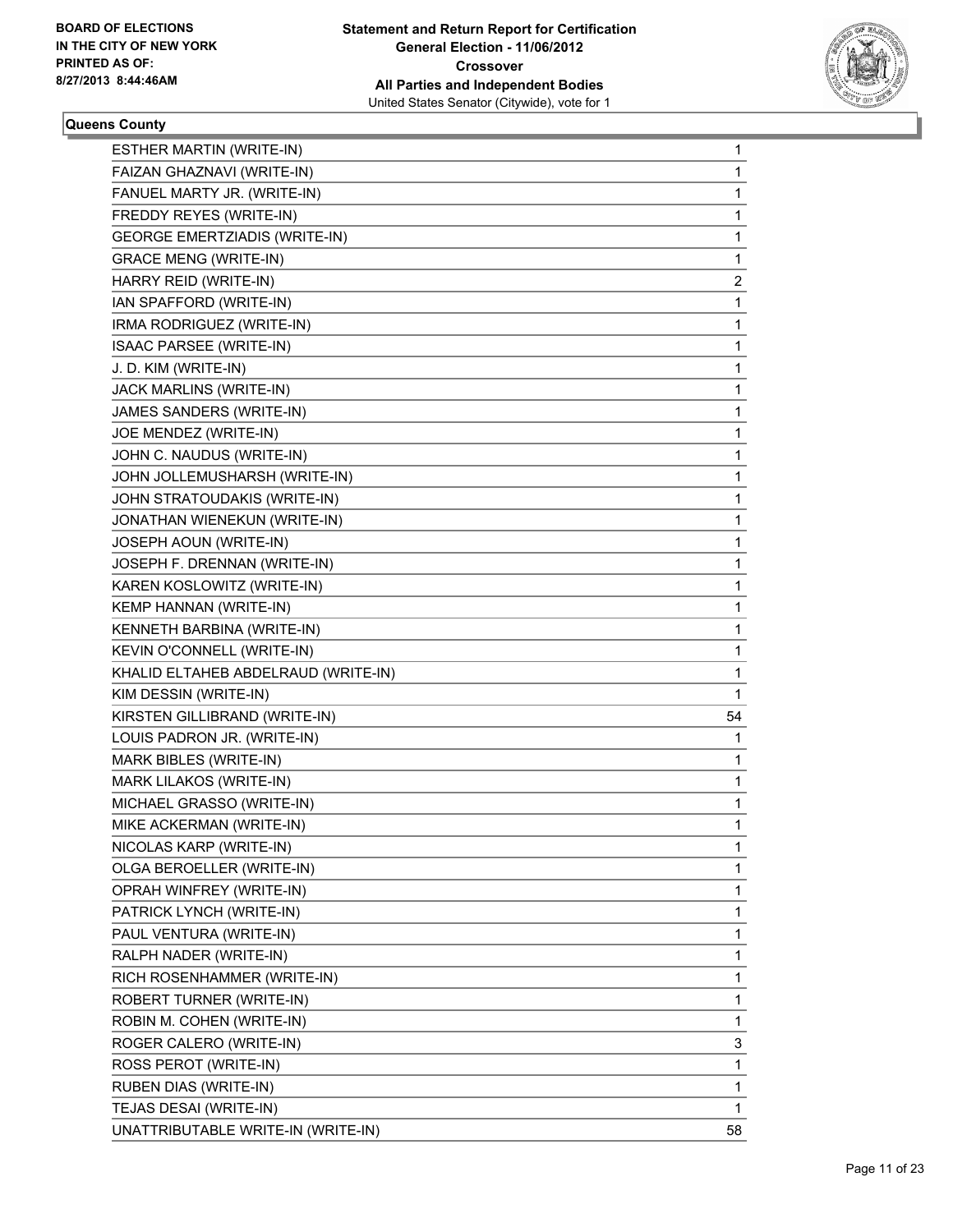

#### **Queens County**

| VOLODYA COLVIN (WRITE-IN) |         |
|---------------------------|---------|
| WALTER IWACHIW (WRITE-IN) |         |
| WENDY LONG (WRITE-IN)     | 36      |
| WIL BAKER (WRITE-IN)      |         |
| WILLIAM RADSKE (WRITE-IN) |         |
| <b>Total Votes</b>        | 556.899 |
| Unrecorded                | 43.108  |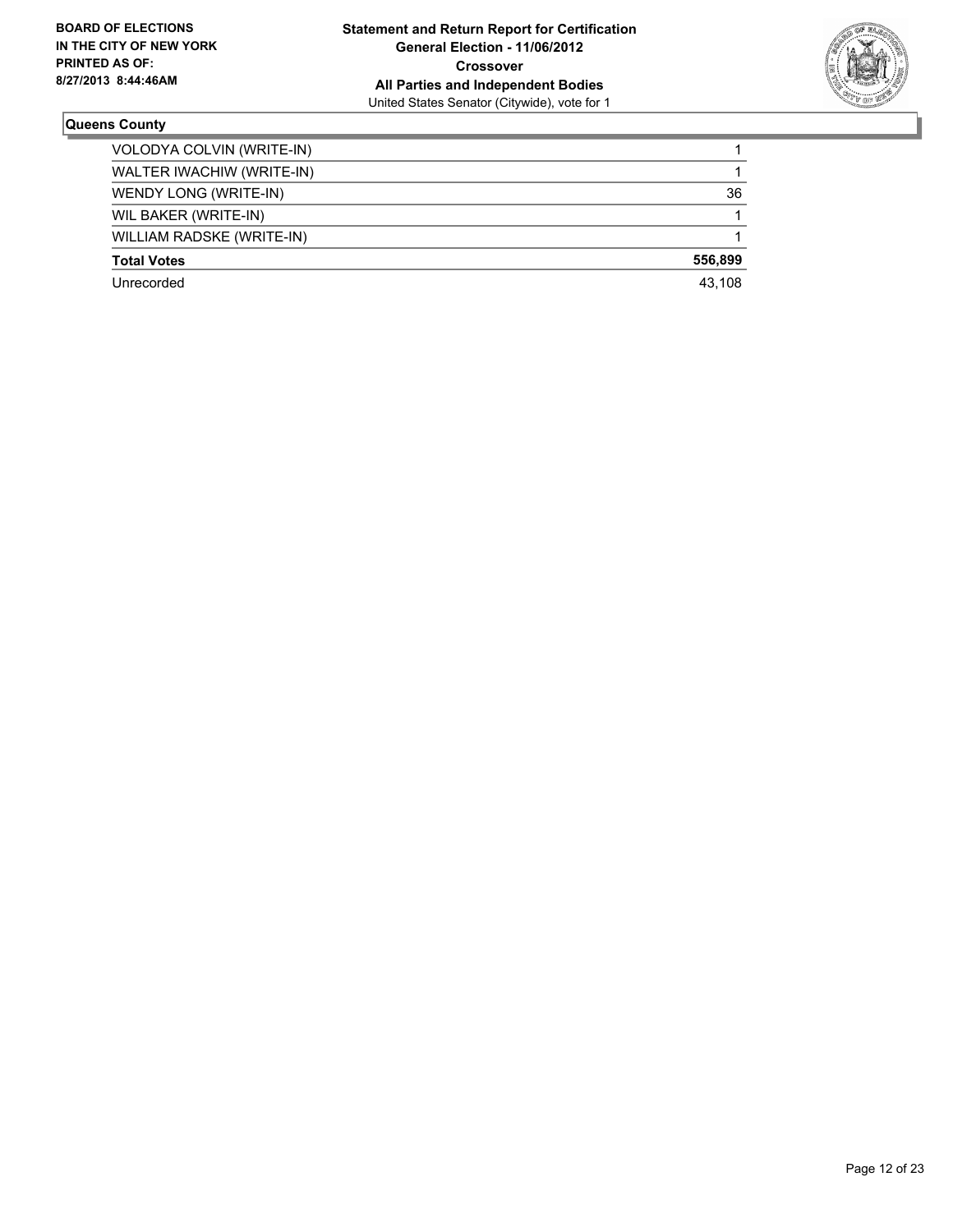

#### **Richmond County**

| PUBLIC COUNTER                                           | 136,081      |
|----------------------------------------------------------|--------------|
| <b>EMERGENCY</b>                                         | 5            |
| ABSENTEE/MILITARY                                        | 6,770        |
| FEDERAL                                                  | 651          |
| SPECIAL PRESIDENTIAL                                     | 4            |
| AFFIDAVIT                                                | 11,488       |
| <b>Total Ballots</b>                                     | 154,999      |
| Less - Inapplicable Federal/Special Presidential Ballots | (4)          |
| <b>Total Applicable Ballots</b>                          | 154,995      |
| KIRSTEN E. GILLIBRAND (DEMOCRATIC)                       | 86,412       |
| <b>WENDY LONG (REPUBLICAN)</b>                           | 45,535       |
| WENDY LONG (CONSERVATIVE)                                | 6,247        |
| KIRSTEN E. GILLIBRAND (WORKING FAMILIES)                 | 5,403        |
| KIRSTEN E. GILLIBRAND (INDEPENDENCE)                     | 3,028        |
| <b>COLIA CLARK (GREEN)</b>                               | 504          |
| CHRIS EDES (LIBERTARIAN)                                 | 579          |
| JOHN MANGELLI (COMMON SENSE)                             | 556          |
| ANTHONY ANDRIULLI (WRITE-IN)                             | 1            |
| BEN A DILORENZO (WRITE-IN)                               | 1            |
| CORY HAIM (WRITE-IN)                                     | 1            |
| CURTIS SLIWA (WRITE-IN)                                  | 1            |
| DANIEL R YOUNG (WRITE-IN)                                | 1            |
| <b>GENA MIMOSA (WRITE-IN)</b>                            | 1            |
| HOWARD STERN (WRITE-IN)                                  | 1            |
| JAMES MADISON (WRITE-IN)                                 | 1            |
| JAMES ODDO (WRITE-IN)                                    | 1            |
| JASON GUDASZ (WRITE-IN)                                  | 1            |
| JEN D STROBIG (WRITE-IN)                                 | 1            |
| JESSE REICHBACH (WRITE-IN)                               | 1            |
| JOANNE GOODFELLOW (WRITE-IN)                             | 1            |
| JOSEPH JOHN GORGA JR. (WRITE-IN)                         | 1            |
| JOSEPH JOHN GORGASI (WRITE-IN)                           | $\mathbf{1}$ |
| KYSER SOZE (WRITE-IN)                                    | 1            |
| LLOYD SIKES (WRITE-IN)                                   | 1            |
| MATTHEW MIAETTA (WRITE-IN)                               | 1            |
| MICHAEL G. GRIMM (WRITE-IN)                              | 1            |
| NICHOLAS M. BILOTTI (WRITE-IN)                           | 1            |
| OLUROTIMI SOLOMON OYEKAN (WRITE-IN)                      | 2            |
| RALPH NADER (WRITE-IN)                                   | 1            |
| RJ GUERCIOL (WRITE-IN)                                   | 1            |
| ROBERT OBERMEYER (WRITE-IN)                              | 1            |
| RONALD COSTORIA JR (WRITE-IN)                            | 1            |
| RUDY GUILIANI (WRITE-IN)                                 | 1            |
| RYAN MURPHY (WRITE-IN)                                   | 1            |
| SURONGA SURAWATIN (WRITE-IN)                             | 1            |
| TAYLOR COPP (WRITE-IN)                                   | 1            |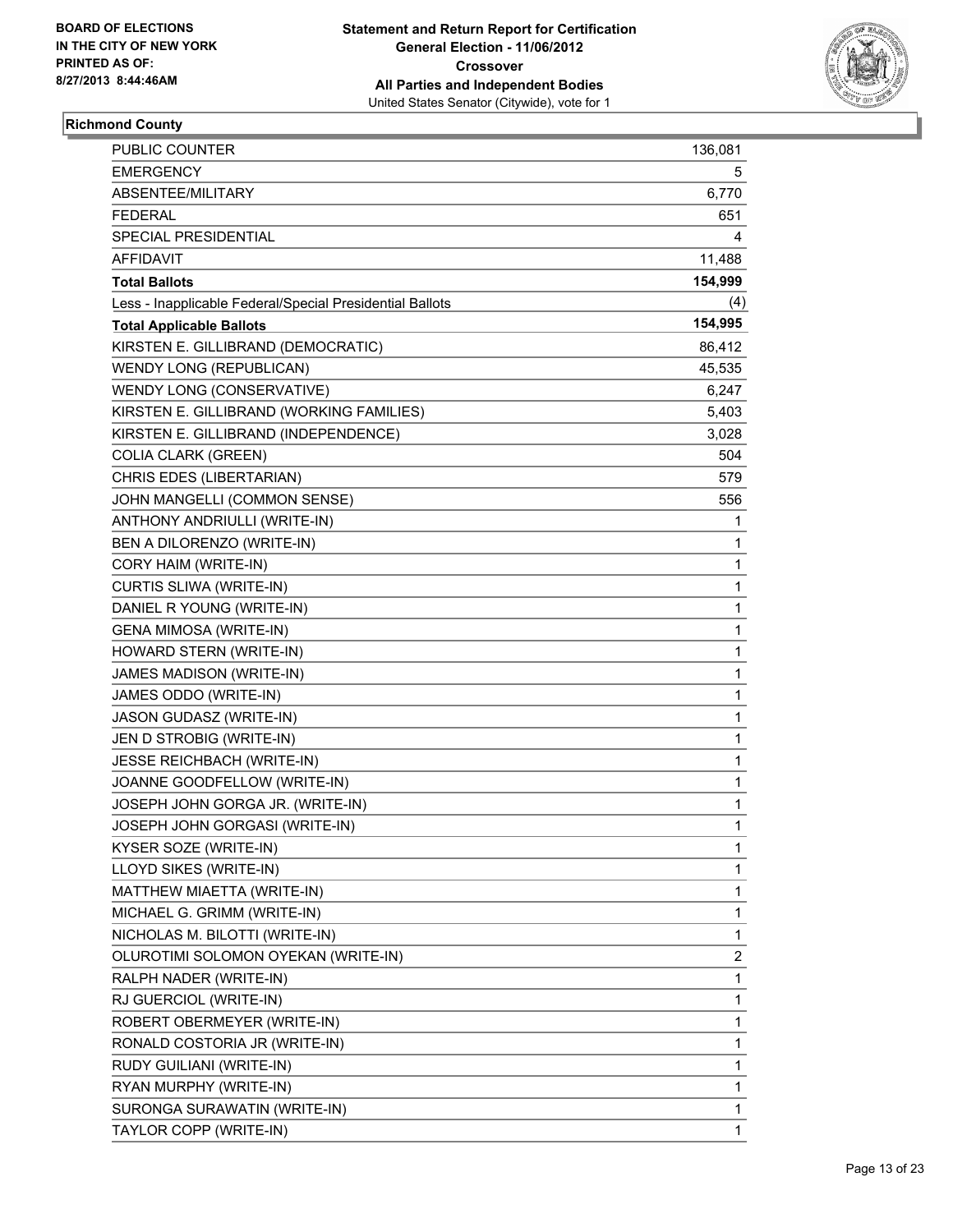

#### **Richmond County**

| THOMAS DOONEY (WRITE-IN)           |         |
|------------------------------------|---------|
| THOMAS PAYERO (WRITE-IN)           |         |
| TOM PADOVAN (WRITE-IN)             |         |
| TOM ZEBLOCKI (WRITE-IN)            |         |
| UNATTRIBUTABLE WRITE-IN (WRITE-IN) | 14      |
| VICTOR DEMEO (WRITE-IN)            |         |
| WILL MEDINA (WRITE-IN)             | 2       |
| WILLIAM J. FINNEGAN (WRITE-IN)     |         |
| <b>Total Votes</b>                 | 148,316 |
| Unrecorded                         | 6.679   |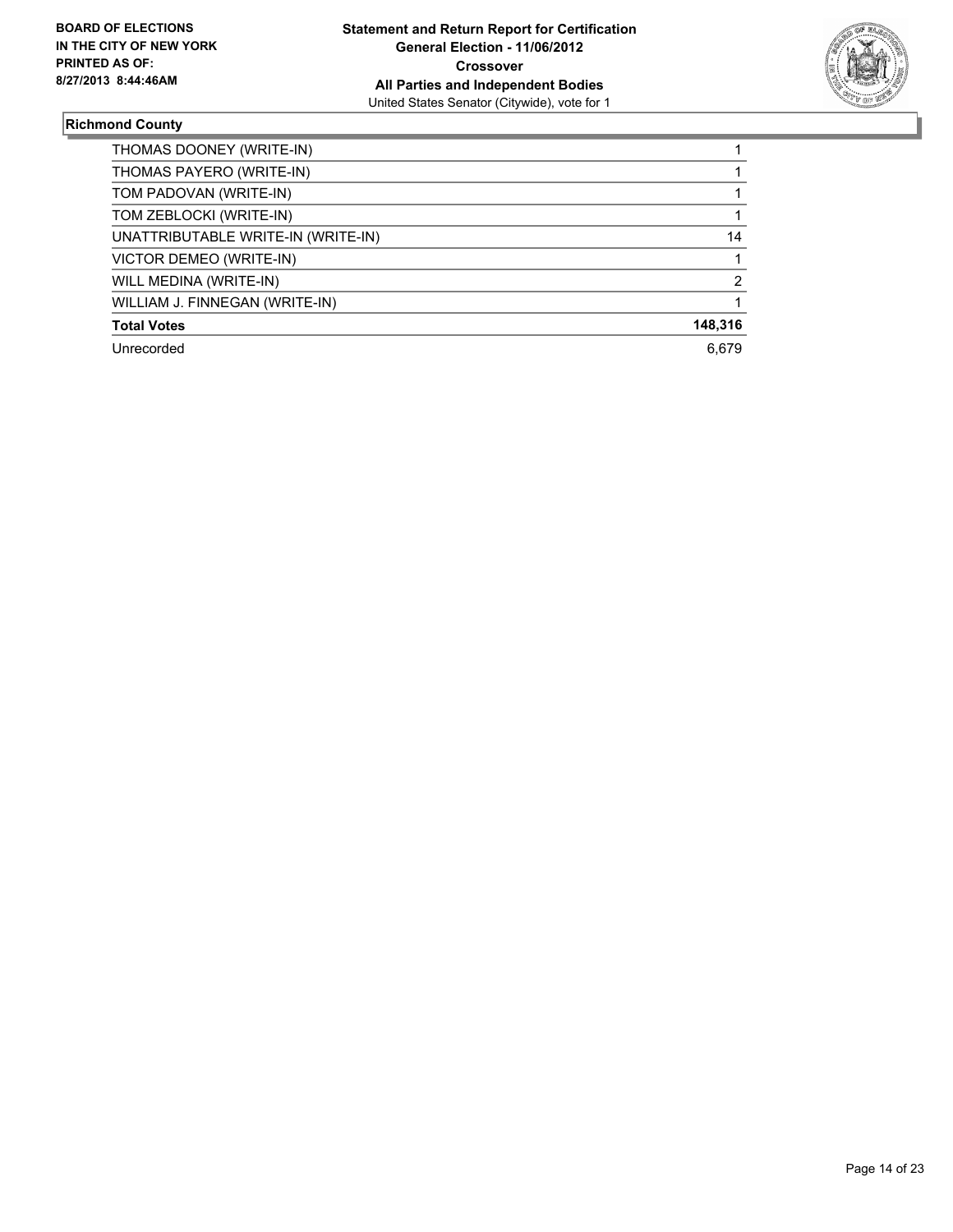

| PUBLIC COUNTER                                           | 2,131,616 |
|----------------------------------------------------------|-----------|
| <b>EMERGENCY</b>                                         | 5,577     |
| ABSENTEE/MILITARY                                        | 67,990    |
| <b>FEDERAL</b>                                           | 23,363    |
| SPECIAL PRESIDENTIAL                                     | 8         |
| AFFIDAVIT                                                | 245,700   |
| <b>Total Ballots</b>                                     | 2,474,254 |
| Less - Inapplicable Federal/Special Presidential Ballots | (8)       |
| <b>Total Applicable Ballots</b>                          | 2,474,246 |
| KIRSTEN E. GILLIBRAND (DEMOCRATIC)                       | 1,884,818 |
| <b>WENDY LONG (REPUBLICAN)</b>                           | 269,086   |
| WENDY LONG (CONSERVATIVE)                                | 31,697    |
| KIRSTEN E. GILLIBRAND (WORKING FAMILIES)                 | 65,623    |
| KIRSTEN E. GILLIBRAND (INDEPENDENCE)                     | 20,431    |
| <b>COLIA CLARK (GREEN)</b>                               | 14,735    |
| CHRIS EDES (LIBERTARIAN)                                 | 7,968     |
| JOHN MANGELLI (COMMON SENSE)                             | 4,511     |
| ABRAHAM TISCHLER (WRITE-IN)                              | 1         |
| ADAM MALARASE (WRITE-IN)                                 | 1         |
| ADAM WILLIAM MALITZ (WRITE-IN)                           | 1         |
| ADRIENNE DE LA FUENTE (WRITE-IN)                         | 1         |
| AIJEN POO (WRITE-IN)                                     | 1         |
| AL D'AMATO (WRITE-IN)                                    | 1         |
| AL SHARPTON (WRITE-IN)                                   | 1         |
| ALAN UNI (WRITE-IN)                                      | 1         |
| ALEJANDRO RANGEL (WRITE-IN)                              | 1         |
| ALEX KAMAL (WRITE-IN)                                    | 1         |
| ALEX STESUZA (WRITE-IN)                                  | 1         |
| ALEXANDER KAPLAN (WRITE-IN)                              | 1         |
| ALEXANDRA HUNT (WRITE-IN)                                | 1         |
| ALEXANDRO PROMERANTZ (WRITE-IN)                          | 1         |
| ALFRED E. NEWMAN (WRITE-IN)                              | 1         |
| ALI SIDDIQUEE (WRITE-IN)                                 | 1         |
| ALYSSA RENKEY (WRITE-IN)                                 | 1         |
| ANDREW GOUNA ROLES (WRITE-IN)                            | 1         |
| ANDREW GOUNARDES (WRITE-IN)                              | 2         |
| ANDREW GOWNARDES (WRITE-IN)                              | 1         |
| ANDY VALDEZ (WRITE-IN)                                   | 1         |
| ANGELA HICKS (WRITE-IN)                                  | 1         |
| ANTHONY ANDRIULLI (WRITE-IN)                             | 1         |
| ANTHONY HILL (WRITE-IN)                                  | 1         |
| ANTHONY WEINER (WRITE-IN)                                | 2         |
| ARON SPARE (WRITE-IN)                                    | 1         |
| ATHANASIOS ARNIOTIS (WRITE-IN)                           | 1         |
| AVA MOHAMMED (WRITE-IN)                                  | 1         |
| AVHIK MITRA (WRITE-IN)                                   | 1         |
|                                                          |           |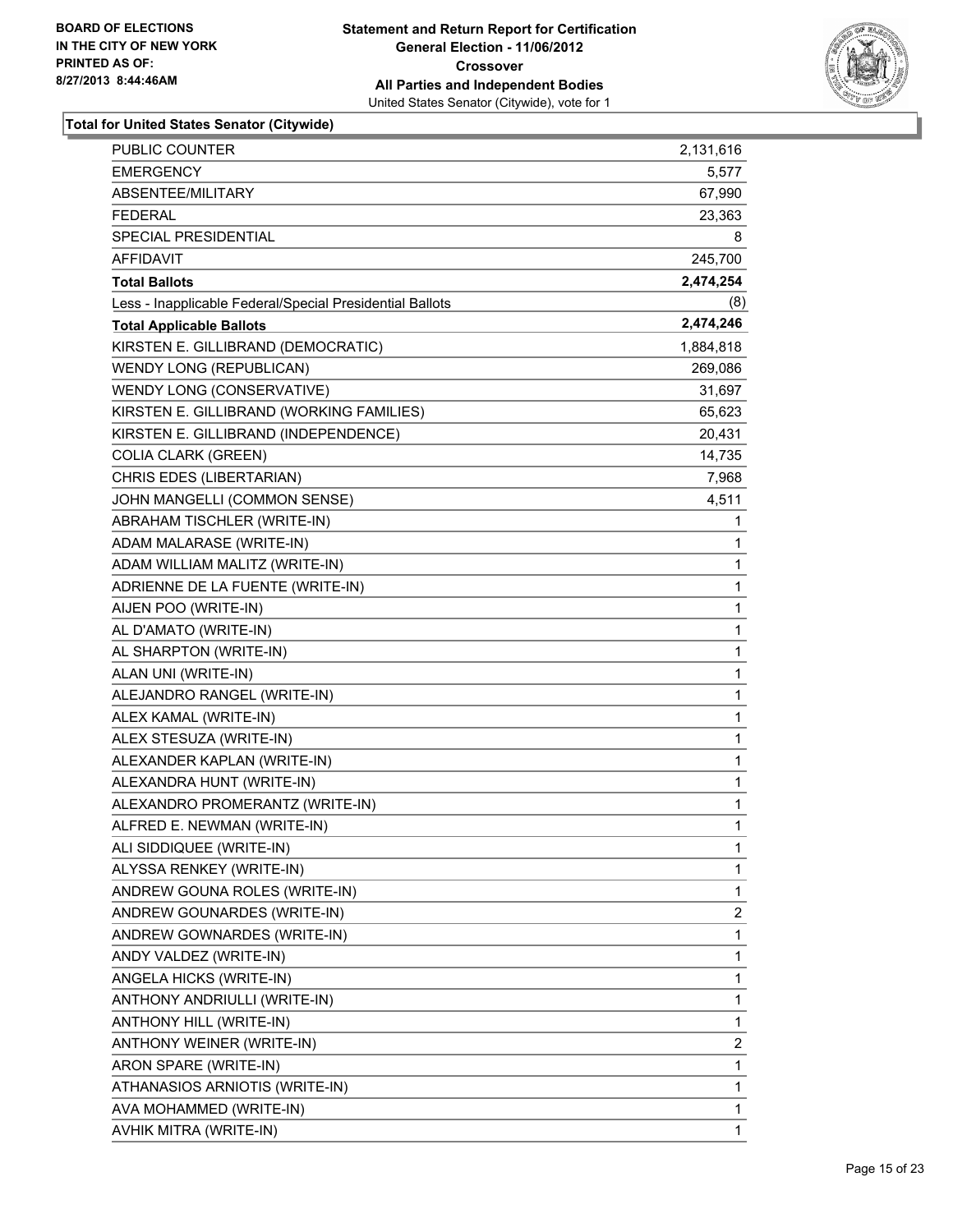

| AYMAN AL-AWLAKI (WRITE-IN) | $\mathbf{1}$                                                                                                                                                                                                                                                                                                                                                                                                                                                                                                                                                                                                                                                                                                                                                                                                                                                                                                                                                               |
|----------------------------|----------------------------------------------------------------------------------------------------------------------------------------------------------------------------------------------------------------------------------------------------------------------------------------------------------------------------------------------------------------------------------------------------------------------------------------------------------------------------------------------------------------------------------------------------------------------------------------------------------------------------------------------------------------------------------------------------------------------------------------------------------------------------------------------------------------------------------------------------------------------------------------------------------------------------------------------------------------------------|
| BARACK OBAMA (WRITE-IN)    | 5                                                                                                                                                                                                                                                                                                                                                                                                                                                                                                                                                                                                                                                                                                                                                                                                                                                                                                                                                                          |
|                            | 1                                                                                                                                                                                                                                                                                                                                                                                                                                                                                                                                                                                                                                                                                                                                                                                                                                                                                                                                                                          |
|                            | 1                                                                                                                                                                                                                                                                                                                                                                                                                                                                                                                                                                                                                                                                                                                                                                                                                                                                                                                                                                          |
|                            | 1                                                                                                                                                                                                                                                                                                                                                                                                                                                                                                                                                                                                                                                                                                                                                                                                                                                                                                                                                                          |
|                            | 1                                                                                                                                                                                                                                                                                                                                                                                                                                                                                                                                                                                                                                                                                                                                                                                                                                                                                                                                                                          |
|                            | 1                                                                                                                                                                                                                                                                                                                                                                                                                                                                                                                                                                                                                                                                                                                                                                                                                                                                                                                                                                          |
|                            | 1                                                                                                                                                                                                                                                                                                                                                                                                                                                                                                                                                                                                                                                                                                                                                                                                                                                                                                                                                                          |
|                            | 1                                                                                                                                                                                                                                                                                                                                                                                                                                                                                                                                                                                                                                                                                                                                                                                                                                                                                                                                                                          |
|                            | 1                                                                                                                                                                                                                                                                                                                                                                                                                                                                                                                                                                                                                                                                                                                                                                                                                                                                                                                                                                          |
|                            | 1                                                                                                                                                                                                                                                                                                                                                                                                                                                                                                                                                                                                                                                                                                                                                                                                                                                                                                                                                                          |
|                            | 3                                                                                                                                                                                                                                                                                                                                                                                                                                                                                                                                                                                                                                                                                                                                                                                                                                                                                                                                                                          |
|                            | 7                                                                                                                                                                                                                                                                                                                                                                                                                                                                                                                                                                                                                                                                                                                                                                                                                                                                                                                                                                          |
|                            | 1                                                                                                                                                                                                                                                                                                                                                                                                                                                                                                                                                                                                                                                                                                                                                                                                                                                                                                                                                                          |
|                            | $\overline{c}$                                                                                                                                                                                                                                                                                                                                                                                                                                                                                                                                                                                                                                                                                                                                                                                                                                                                                                                                                             |
|                            | 1                                                                                                                                                                                                                                                                                                                                                                                                                                                                                                                                                                                                                                                                                                                                                                                                                                                                                                                                                                          |
|                            | 1                                                                                                                                                                                                                                                                                                                                                                                                                                                                                                                                                                                                                                                                                                                                                                                                                                                                                                                                                                          |
|                            | 1                                                                                                                                                                                                                                                                                                                                                                                                                                                                                                                                                                                                                                                                                                                                                                                                                                                                                                                                                                          |
|                            | 1                                                                                                                                                                                                                                                                                                                                                                                                                                                                                                                                                                                                                                                                                                                                                                                                                                                                                                                                                                          |
|                            | 1                                                                                                                                                                                                                                                                                                                                                                                                                                                                                                                                                                                                                                                                                                                                                                                                                                                                                                                                                                          |
|                            | 1                                                                                                                                                                                                                                                                                                                                                                                                                                                                                                                                                                                                                                                                                                                                                                                                                                                                                                                                                                          |
|                            | 1                                                                                                                                                                                                                                                                                                                                                                                                                                                                                                                                                                                                                                                                                                                                                                                                                                                                                                                                                                          |
|                            | 1                                                                                                                                                                                                                                                                                                                                                                                                                                                                                                                                                                                                                                                                                                                                                                                                                                                                                                                                                                          |
|                            | 1                                                                                                                                                                                                                                                                                                                                                                                                                                                                                                                                                                                                                                                                                                                                                                                                                                                                                                                                                                          |
|                            | 1                                                                                                                                                                                                                                                                                                                                                                                                                                                                                                                                                                                                                                                                                                                                                                                                                                                                                                                                                                          |
|                            | 2                                                                                                                                                                                                                                                                                                                                                                                                                                                                                                                                                                                                                                                                                                                                                                                                                                                                                                                                                                          |
|                            | 2                                                                                                                                                                                                                                                                                                                                                                                                                                                                                                                                                                                                                                                                                                                                                                                                                                                                                                                                                                          |
|                            | 5                                                                                                                                                                                                                                                                                                                                                                                                                                                                                                                                                                                                                                                                                                                                                                                                                                                                                                                                                                          |
|                            | 1                                                                                                                                                                                                                                                                                                                                                                                                                                                                                                                                                                                                                                                                                                                                                                                                                                                                                                                                                                          |
|                            | $\overline{2}$                                                                                                                                                                                                                                                                                                                                                                                                                                                                                                                                                                                                                                                                                                                                                                                                                                                                                                                                                             |
|                            | 1                                                                                                                                                                                                                                                                                                                                                                                                                                                                                                                                                                                                                                                                                                                                                                                                                                                                                                                                                                          |
|                            | 1                                                                                                                                                                                                                                                                                                                                                                                                                                                                                                                                                                                                                                                                                                                                                                                                                                                                                                                                                                          |
|                            | 1                                                                                                                                                                                                                                                                                                                                                                                                                                                                                                                                                                                                                                                                                                                                                                                                                                                                                                                                                                          |
|                            | 1                                                                                                                                                                                                                                                                                                                                                                                                                                                                                                                                                                                                                                                                                                                                                                                                                                                                                                                                                                          |
| CHUCK SCHUMER (WRITE-IN)   | 3                                                                                                                                                                                                                                                                                                                                                                                                                                                                                                                                                                                                                                                                                                                                                                                                                                                                                                                                                                          |
| CLIFFORD MINOFF (WRITE-IN) |                                                                                                                                                                                                                                                                                                                                                                                                                                                                                                                                                                                                                                                                                                                                                                                                                                                                                                                                                                            |
| COLIA CLARK (WRITE-IN)     | 1                                                                                                                                                                                                                                                                                                                                                                                                                                                                                                                                                                                                                                                                                                                                                                                                                                                                                                                                                                          |
|                            | 3                                                                                                                                                                                                                                                                                                                                                                                                                                                                                                                                                                                                                                                                                                                                                                                                                                                                                                                                                                          |
| COLIN WALSH (WRITE-IN)     | 1                                                                                                                                                                                                                                                                                                                                                                                                                                                                                                                                                                                                                                                                                                                                                                                                                                                                                                                                                                          |
| COLLETTE CARTER (WRITE-IN) | 1                                                                                                                                                                                                                                                                                                                                                                                                                                                                                                                                                                                                                                                                                                                                                                                                                                                                                                                                                                          |
| COREY GUMBS (WRITE-IN)     | 1                                                                                                                                                                                                                                                                                                                                                                                                                                                                                                                                                                                                                                                                                                                                                                                                                                                                                                                                                                          |
| CORY BOOKER (WRITE-IN)     | 1                                                                                                                                                                                                                                                                                                                                                                                                                                                                                                                                                                                                                                                                                                                                                                                                                                                                                                                                                                          |
| CORY HAIM (WRITE-IN)       | 1                                                                                                                                                                                                                                                                                                                                                                                                                                                                                                                                                                                                                                                                                                                                                                                                                                                                                                                                                                          |
| CRISPIN MEJIA (WRITE-IN)   | 1                                                                                                                                                                                                                                                                                                                                                                                                                                                                                                                                                                                                                                                                                                                                                                                                                                                                                                                                                                          |
| CURTIS SLIWA (WRITE-IN)    | 2                                                                                                                                                                                                                                                                                                                                                                                                                                                                                                                                                                                                                                                                                                                                                                                                                                                                                                                                                                          |
| DAN BONANNO (WRITE-IN)     | 1                                                                                                                                                                                                                                                                                                                                                                                                                                                                                                                                                                                                                                                                                                                                                                                                                                                                                                                                                                          |
|                            | BEN A DILORENZO (WRITE-IN)<br>BEN-ZEIN KRUMBEIN (WRITE-IN)<br>BERNIE SANDERS (WRITE-IN)<br>BILL CLINTON (WRITE-IN)<br>BILL MURRAY (WRITE-IN)<br>BILL PERKINS (WRITE-IN)<br>BILL SCHOPP (WRITE-IN)<br>BISHOP JASPER ROLLES (WRITE-IN)<br>BOB MENDEZ (WRITE-IN)<br>BOB MENENDEZ (WRITE-IN)<br><b>BOB TURNER (WRITE-IN)</b><br>BOB WEIZ (WRITE-IN)<br><b>BRADLEY TUSK (WRITE-IN)</b><br>BRENT HERBERT (WRITE-IN)<br>BRIAN TRATNER (WRITE-IN)<br><b>BRIDGET FLEMING (WRITE-IN)</b><br>BRIGHT H. HUNG (WRITE-IN)<br>CAHRLES BANNON (WRITE-IN)<br>CAROLYN B. MALONEY (WRITE-IN)<br>CAROLYN KEREND (WRITE-IN)<br>CASSANDRA REGAN (WRITE-IN)<br>CATHERINE A. NAPSUA (WRITE-IN)<br>CELENIA PENA (WRITE-IN)<br>CHANCE WORDER (WRITE-IN)<br>CHARLES BARRON (WRITE-IN)<br>CHARLES SCHUMER (WRITE-IN)<br>CHARLES ZLATKIN (WRITE-IN)<br>CHERRYL GONZALEZ (WRITE-IN)<br>CHERYL LIPSIUS (WRITE-IN)<br>CHRIS CHRISTIE (WRITE-IN)<br>CHRIS SMITH (WRITE-IN)<br>CHRISTOPHER HAYNES (WRITE-IN) |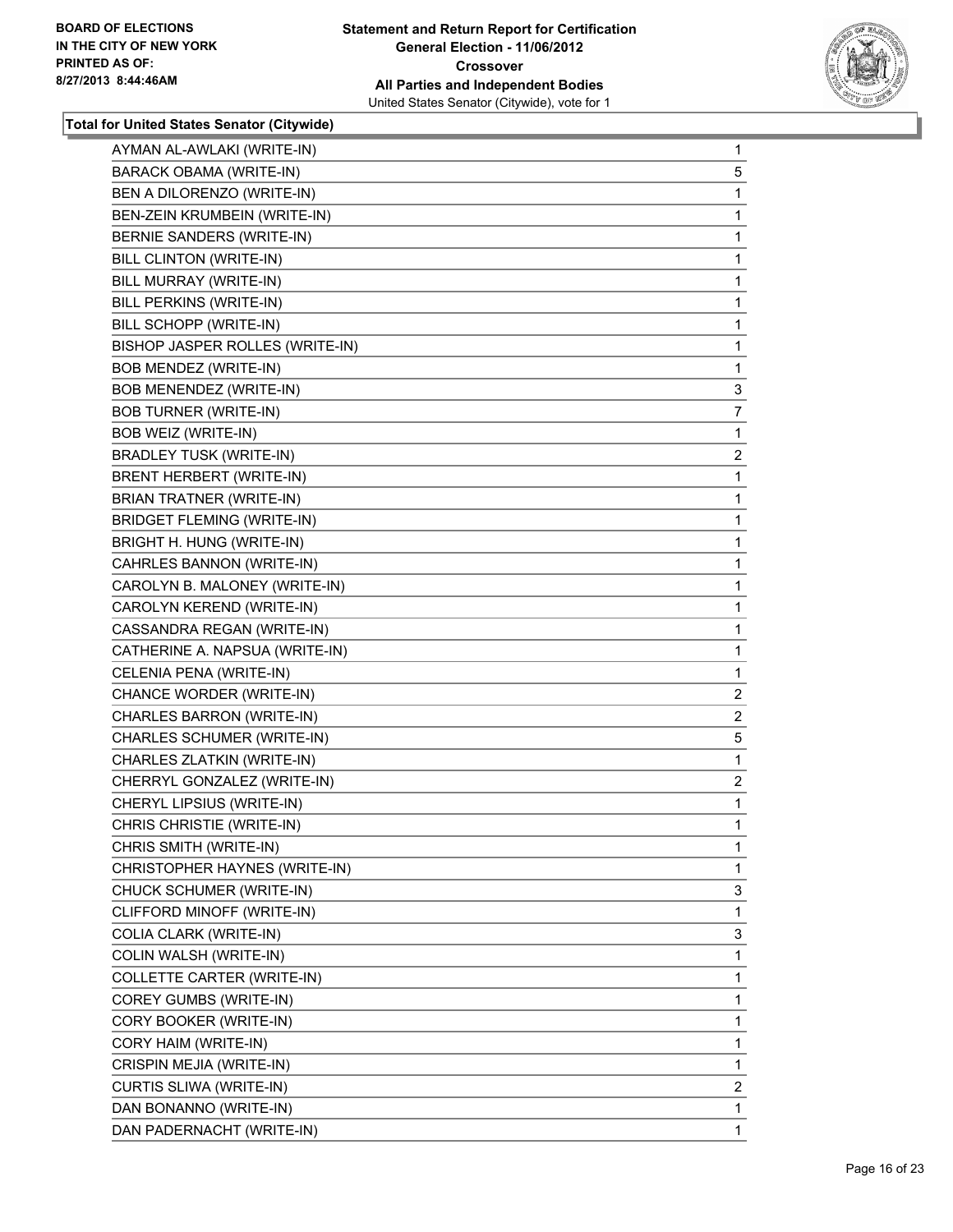

| DAN SENER (WRITE-IN)            | 1              |
|---------------------------------|----------------|
| DANIEL CHU (WRITE-IN)           | 1              |
| DANIEL D. GRAMER (WRITE-IN)     | 1              |
| DANIEL ODONOVAN (WRITE-IN)      | 1              |
| DANIEL R YOUNG (WRITE-IN)       | 1              |
| DANNY GLOVER (WRITE-IN)         | 1              |
| DANY GLOVER (WRITE-IN)          | 1              |
| DAVID A GREEN MD (WRITE-IN)     | 1              |
| DAVID DUCILLE (WRITE-IN)        | 1              |
| DAVID GARLAND (WRITE-IN)        | 1              |
| DAVID JOHNSON (WRITE-IN)        | 1              |
| DAVID LETTERMAN (WRITE-IN)      | 1              |
| DAVID PATERSON (WRITE-IN)       | $\overline{2}$ |
| DAVID SANDLER (WRITE-IN)        | $\mathbf{2}$   |
| DAVID SCHMIDT (WRITE-IN)        | 1              |
| DAVID SEGRE (WRITE-IN)          | 1              |
| DAVID STORDAIN (WRITE-IN)       | 1              |
| DAVID STOROBIN (WRITE-IN)       | 3              |
| DAVID ULRICH (WRITE-IN)         | 1              |
| DEBORAH HINES (WRITE-IN)        | 1              |
| DEBORAH HUBERMAN (WRITE-IN)     | 1              |
| DENISE JOHN (WRITE-IN)          | 1              |
| DIANE MENAGH (WRITE-IN)         | 1              |
| DIANE SAVINO (WRITE-IN)         | 1              |
| DON HOLLERAN (WRITE-IN)         | $\overline{2}$ |
| DR. SCOTT NOREN (WRITE-IN)      | 2              |
| DUNTE ALIGHIERI (WRITE-IN)      | 1              |
| DUSTIN JAMES COLLINS (WRITE-IN) | 1              |
| DYLAN RILEY (WRITE-IN)          | 1              |
| E BORG DUNCAN (WRITE-IN)        | 1              |
| ECHARD TILAR (WRITE-IN)         | 1              |
| ED KOCH (WRITE-IN)              | $\overline{2}$ |
| ED STOLBOF (WRITE-IN)           | 1              |
| EDWARD WIPPER (WRITE-IN)        | 1              |
| ELISE DZIALO (WRITE-IN)         | 1              |
| ELIZABETH BERLINGER (WRITE-IN)  | 1              |
| ELIZABETH NARREN (WRITE-IN)     | 1              |
| ELIZABETH WARREN (WRITE-IN)     | 1              |
| EMMA GOLDMAN (WRITE-IN)         | 1              |
| ERIC ULRICH (WRITE-IN)          | 8              |
|                                 |                |
| ERNEST OLIVER (WRITE-IN)        | 1              |
| ERSLD FOSLKIC (WRITE-IN)        | 1              |
| ESTHER MARTIN (WRITE-IN)        | 1              |
| FAIZAN GHAZNAVI (WRITE-IN)      | 1              |
| FANUEL MARTY JR. (WRITE-IN)     | 1              |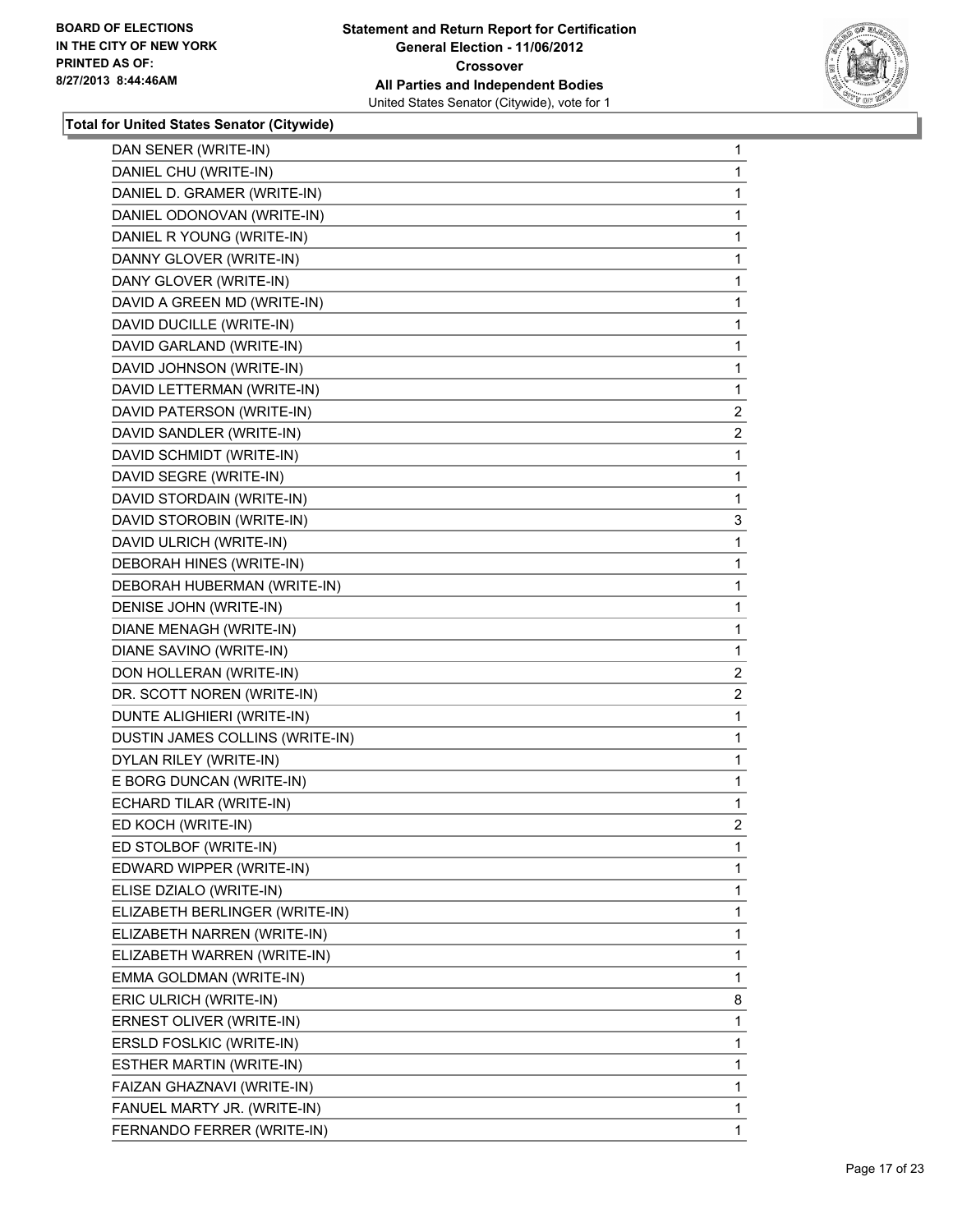

| FRANK COLEN (WRITE-IN)               | 1              |
|--------------------------------------|----------------|
| FREDDY REYES (WRITE-IN)              | 1              |
| <b>GARO NEALOOSEY (WRITE-IN)</b>     | 1              |
| <b>GEDDY LEE (WRITE-IN)</b>          | 1              |
| <b>GENA MIMOSA (WRITE-IN)</b>        | 1              |
| <b>GEORGE EMERTZIADIS (WRITE-IN)</b> | 1              |
| <b>GEORGE LATIMER (WRITE-IN)</b>     | 1              |
| <b>GEORGE MARAGOS (WRITE-IN)</b>     | 2              |
| <b>GEORGE PATAKI (WRITE-IN)</b>      | 1              |
| <b>GERALD MCCORMICK (WRITE-IN)</b>   | 1              |
| <b>GRACE MEAY (WRITE-IN)</b>         | 2              |
| <b>GRACE MENG (WRITE-IN)</b>         | 1              |
| HARRET THOMPSON (WRITE-IN)           | 1              |
| HARRY REID (WRITE-IN)                | 2              |
| HEATHER K SAGER (WRITE-IN)           | 1              |
| HILARY CLINTON (WRITE-IN)            | 3              |
| HILLARY CLINTON (WRITE-IN)           | 5              |
| HOWARD GROWBARD (WRITE-IN)           | 1              |
| HOWARD KRULEWITZ (WRITE-IN)          | 1              |
| HOWARD SOLTANOFF (WRITE-IN)          | 1              |
| HOWARD STERN (WRITE-IN)              | 1              |
| IAN SPAFFORD (WRITE-IN)              | 1              |
| IRA DICKEY (WRITE-IN)                | 1              |
| IRMA RODRIGUEZ (WRITE-IN)            | 1              |
| ISAAC PARSEE (WRITE-IN)              | 1              |
| J. D. KIM (WRITE-IN)                 | 1              |
| J. GUSTAVO RIVERA (WRITE-IN)         | 2              |
| JACK DUCH (WRITE-IN)                 | 1              |
| JACK MARLINS (WRITE-IN)              | 1              |
| JAMES LACO (WRITE-IN)                | 1              |
| JAMES MADISON (WRITE-IN)             | 1              |
| JAMES ODDO (WRITE-IN)                | 1              |
| JAMES PARSONS (WRITE-IN)             | 1              |
| JAMES SANDERS (WRITE-IN)             | 1              |
| JASON GUDASZ (WRITE-IN)              | 1              |
| JASON OTANO (WRITE-IN)               | $\overline{2}$ |
| JEANNE PIRRO (WRITE-IN)              | 1              |
| JEFFREY D. KLEIN (WRITE-IN)          | 1              |
| JEHIEL WINTERS (WRITE-IN)            | 1              |
| JEN D STROBIG (WRITE-IN)             | 1              |
| JEREMY KOREN (WRITE-IN)              | 1              |
| JEROLD NADLER (WRITE-IN)             | 1              |
| JERRY NADLER (WRITE-IN)              | 1              |
| <b>JESSE REICHBACH (WRITE-IN)</b>    | 1              |
| JOANNE GOODFELLOW (WRITE-IN)         | 1              |
| JOE JENTICI (WRITE-IN)               | 1              |
|                                      |                |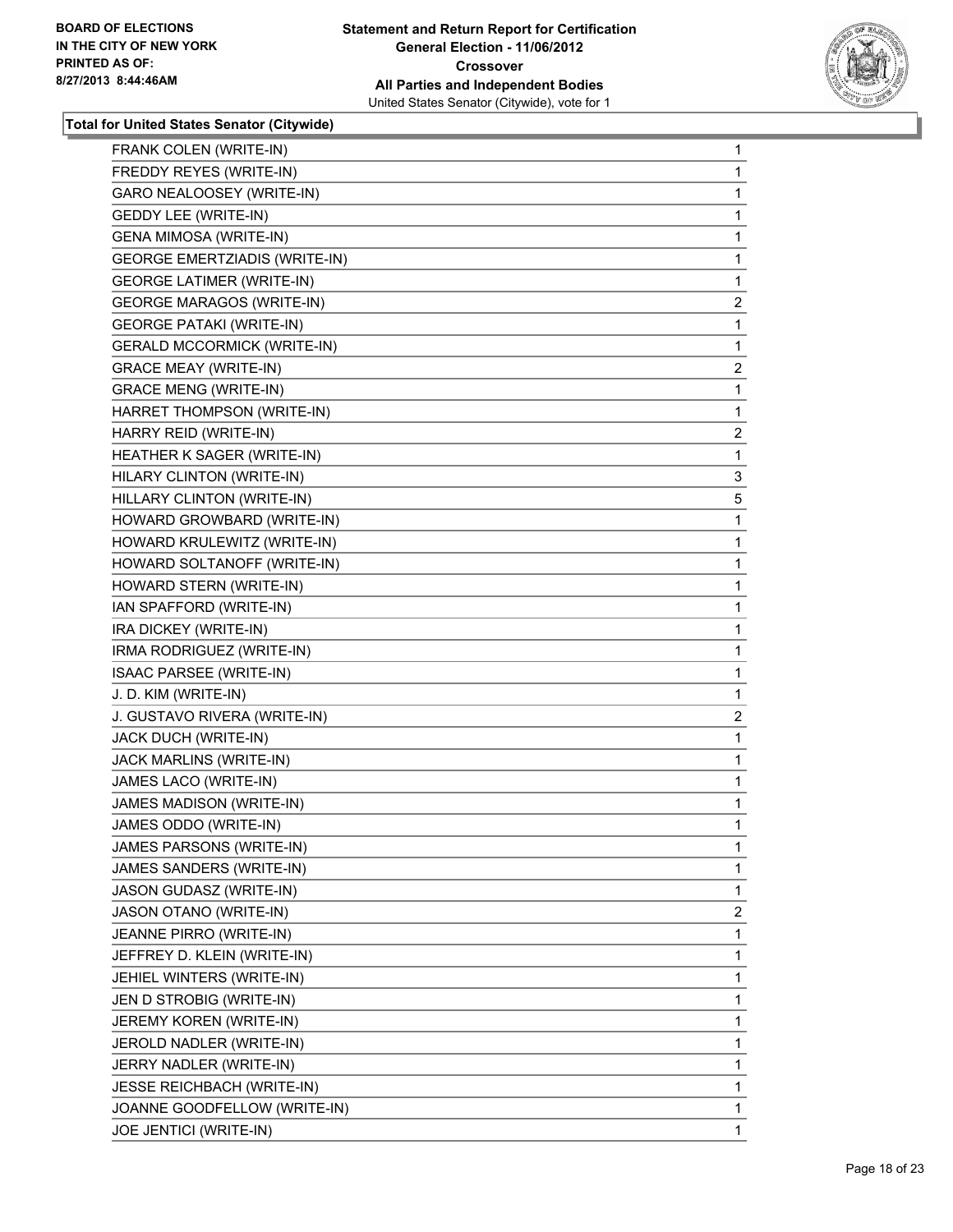

| JOE MENDEZ (WRITE-IN)               | 1              |
|-------------------------------------|----------------|
| JOE SHOWALTER (WRITE-IN)            | 1              |
| JOEL DRUMMER (WRITE-IN)             | 1              |
| JOEL MAELMAN (WRITE-IN)             | 1              |
| JOHN C. NAUDUS (WRITE-IN)           | 1              |
| JOHN EDWARDS (WRITE-IN)             | 1              |
| JOHN EGELAND (WRITE-IN)             | 1              |
| JOHN ERVIN ROGERS (WRITE-IN)        | 1              |
| JOHN GRISWALD (WRITE-IN)            | 1              |
| JOHN JOLLEMUSHARSH (WRITE-IN)       | 1              |
| JOHN LENNON (WRITE-IN)              | $\overline{c}$ |
| JOHN MORENO (WRITE-IN)              | 1              |
| JOHN SABINO (WRITE-IN)              | 2              |
| JOHN STRATOUDAKIS (WRITE-IN)        | 1              |
| JOHN SWEENEY (WRITE-IN)             | 1              |
| JOHN WAYNE (WRITE-IN)               | 1              |
| JON STEWERT (WRITE-IN)              | 1              |
| JONATHAN WIENEKUN (WRITE-IN)        | 1              |
| JOSEPH AOUN (WRITE-IN)              | 1              |
| JOSEPH F. DRENNAN (WRITE-IN)        | 1              |
| JOSEPH J. SAVINO (WRITE-IN)         | 1              |
| JOSEPH JOHN GORGA JR. (WRITE-IN)    | 1              |
| JOSEPH JOHN GORGASI (WRITE-IN)      | 1              |
| JOSEPH SASSON (WRITE-IN)            | 1              |
| JOSEPH WEISS (WRITE-IN)             | 1              |
| JOY JESENKY (WRITE-IN)              | 1              |
| JUDA WEINCARREN (WRITE-IN)          | 1              |
| JULIA G. TAYLOR (WRITE-IN)          | 1              |
| <b>JUMEL STOVALL (WRITE-IN)</b>     | 1              |
| KARA M. DEMPSEY (WRITE-IN)          | 1              |
| KAREN KOSLOWITZ (WRITE-IN)          | 1              |
| KATHY KENNDY (WRITE-IN)             | 1              |
| KEMP HANNAN (WRITE-IN)              | 1              |
| KENNETH BARBINA (WRITE-IN)          | $\mathbf{1}$   |
| KEVIN ISUKIL (WRITE-IN)             | 1              |
| KEVIN O'CONNELL (WRITE-IN)          | 1              |
| KHALID ELTAHEB ABDELRAUD (WRITE-IN) | 1              |
| KIM DESSIN (WRITE-IN)               | $\mathbf{1}$   |
| KIRILL KACHINSKY (WRITE-IN)         | 1              |
| KIRSTEN E. GILLIBRAND (WRITE-IN)    | 1              |
| KIRSTEN GILLIBRAND (WRITE-IN)       | 57             |
| KYSER SOZE (WRITE-IN)               | 1              |
| LA MARR JOHNSON (WRITE-IN)          | 1              |
| LEE BROWN (WRITE-IN)                | $\mathbf{1}$   |
| LEONORA MORAN (WRITE-IN)            | 1              |
| LINCOLN RESTLER (WRITE-IN)          | $\mathbf 1$    |
|                                     |                |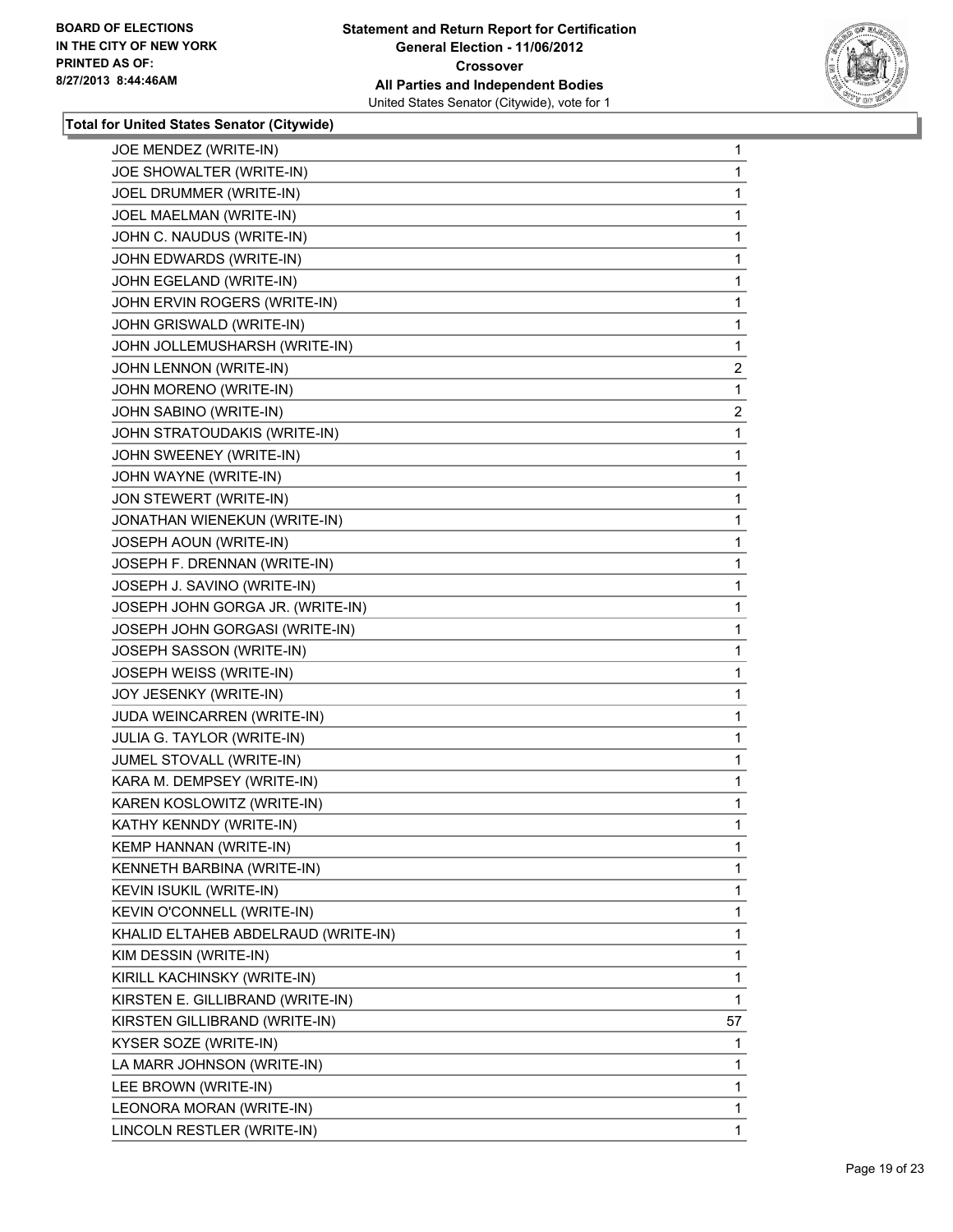

| LINDA MC MAHEN (WRITE-IN)       | $\mathbf{1}$   |
|---------------------------------|----------------|
| LINDA MCMAHON (WRITE-IN)        | 1              |
| LINDA MCMAHUN (WRITE-IN)        | 1              |
| LINDA MCMAN (WRITE-IN)          | 1              |
| LINDA MCMANN (WRITE-IN)         | 1              |
| LINDA SARSOUR (WRITE-IN)        | 1              |
| LLOYD SIKES (WRITE-IN)          | 1              |
| LORENZO ACEVEDO (WRITE-IN)      | 1              |
| LOUIS PADRON JR. (WRITE-IN)     | 1              |
| LOUISE YAMADA (WRITE-IN)        | 1              |
| LUCY MARTINEZ (WRITE-IN)        | 1              |
| MALCOLM X (WRITE-IN)            | 1              |
| MARC FIRSTENBERG (WRITE-IN)     | 1              |
| MARC MINKOFF (WRITE-IN)         | 1              |
| MARCOS MASRI (WRITE-IN)         | 1              |
| MARE M. MONTANA (WRITE-IN)      | 1              |
| MARGARET GROARKE (WRITE-IN)     | 9              |
| MARGUERITE CHANDLER (WRITE-IN)  | 1              |
| MARISA COZZOLINO (WRITE-IN)     | 1              |
| MARK BIBLES (WRITE-IN)          | 1              |
| MARK GOLDSTEIN (WRITE-IN)       | 1              |
| MARK LILAKOS (WRITE-IN)         | 1              |
| MARK MURYNES (WRITE-IN)         | 1              |
| MARK T. PETFALSKI (WRITE-IN)    | 1              |
| MARTIN GOLDEN (WRITE-IN)        | $\overline{2}$ |
| MARTY GOLDEN (WRITE-IN)         | 3              |
| MARTY GOLDMAN (WRITE-IN)        | 1              |
| MATTHAW MICHAEL CRUZ (WRITE-IN) | 1              |
| MATTHEW DOMINGUEZ (WRITE-IN)    | 1              |
| MATTHEW M. CRUZ (WRITE-IN)      | 6              |
| MATTHEW MIAETTA (WRITE-IN)      | 1              |
| MAURICIO GONZALEZ (WRITE-IN)    | 1              |
| MEIR FOGEL (WRITE-IN)           | 1              |
| MELANIE JIMENEZ (WRITE-IN)      | $\mathbf{1}$   |
| MELINDA KATZ (WRITE-IN)         | 1              |
| MENACHEM SCHNERESON (WRITE-IN)  | 1              |
| MICHAEL A MAZZEO (WRITE-IN)     | 1              |
| MICHAEL ANDREWS (WRITE-IN)      | 1              |
| MICHAEL BLOOMBERG (WRITE-IN)    | 2              |
| MICHAEL CHON (WRITE-IN)         | 1              |
| MICHAEL DEAR (WRITE-IN)         | 1              |
| MICHAEL G. GRIMM (WRITE-IN)     | 1              |
| MICHAEL GRASSO (WRITE-IN)       | 1              |
| MICHAEL MARRA (WRITE-IN)        | 2              |
| MICHAEL WELCH (WRITE-IN)        | 1              |
| MIHAI BUNAI (WRITE-IN)          | $\mathbf 1$    |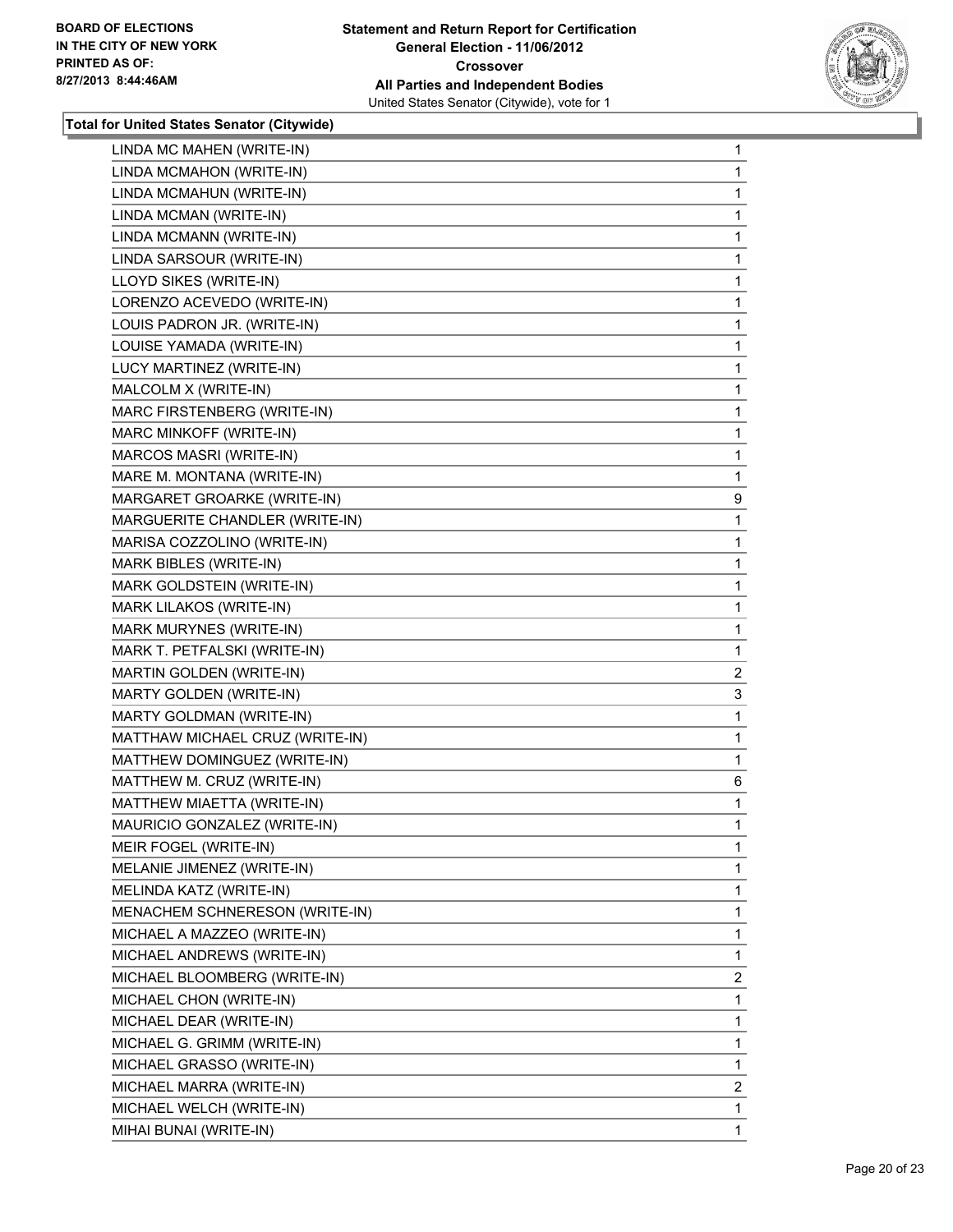

| MIKE ACKERMAN (WRITE-IN)            | 1              |
|-------------------------------------|----------------|
| MIKE JACOBS (WRITE-IN)              | 1              |
| MITCH MCCONNELL (WRITE-IN)          | 1              |
| MONICA FRANKLIN (WRITE-IN)          | 1              |
| MONICA L. ATUSO (WRITE-IN)          | 1              |
| MOSHE HOROWITZ (WRITE-IN)           | 1              |
| MOSHE REICH (WRITE-IN)              | 1              |
| NATHAN DARTOR OGLESBY (WRITE-IN)    | 1              |
| NEIL DEGRASSE TYSON (WRITE-IN)      | 1              |
| NEIL TYSON (WRITE-IN)               | 1              |
| NICHOLAS M. BILOTTI (WRITE-IN)      | 1              |
| NICOLAS KARP (WRITE-IN)             | 1              |
| NORMAN SIEGEL (WRITE-IN)            | 1              |
| NURY LAURENO (WRITE-IN)             | 1              |
| OLGA BEROELLER (WRITE-IN)           | 1              |
| OLUROTIMI SOLOMON OYEKAN (WRITE-IN) | $\overline{2}$ |
| OMORALE ADEWANE (WRITE-IN)          | 1              |
| OPRAH WINFREY (WRITE-IN)            | 1              |
| <b>OTHNEIL THOMAS (WRITE-IN)</b>    | 1              |
| OYSTER ROSENBERG (WRITE-IN)         | 1              |
| PATRICK GALLIMOE (WRITE-IN)         | 1              |
| PATRICK LYNCH (WRITE-IN)            | 1              |
| PAUL SCHAEFFER (WRITE-IN)           | 1              |
| PAUL VENTURA (WRITE-IN)             | 1              |
| RACHAEL BOSCHEN (WRITE-IN)          | 1              |
| RACHEL KUGEL (WRITE-IN)             | 1              |
| RALPH NADER (WRITE-IN)              | 4              |
| RALPH PASTENA (WRITE-IN)            | $\mathbf{1}$   |
| RICH ROSENHAMMER (WRITE-IN)         | 1              |
| RJ GUERCIOL (WRITE-IN)              | 1              |
| ROBERT ALLEN (WRITE-IN)             | 1              |
| ROBERT CIMINI (WRITE-IN)            | 1              |
| ROBERT GORDON (WRITE-IN)            | 1              |
| ROBERT OBERMEYER (WRITE-IN)         | 1              |
| ROBERT SCHWARTZ (WRITE-IN)          | 1              |
| ROBERT TURNER (WRITE-IN)            | 1              |
| ROBIN M. COHEN (WRITE-IN)           | 1              |
| ROGER CALERO (WRITE-IN)             | 22             |
| ROGER STERLING (WRITE-IN)           | 2              |
| RON PAUL (WRITE-IN)                 | 1              |
| RONALD COSTORIA JR (WRITE-IN)       | 1              |
| ROSS PEROT (WRITE-IN)               | 1              |
| RUBEN DIAS (WRITE-IN)               | 1              |
| RUBEN DIAZ (WRITE-IN)               | 2              |
| RUDOLPH GIULIANI (WRITE-IN)         | 1              |
| RUDY GUILIANI (WRITE-IN)            | 1              |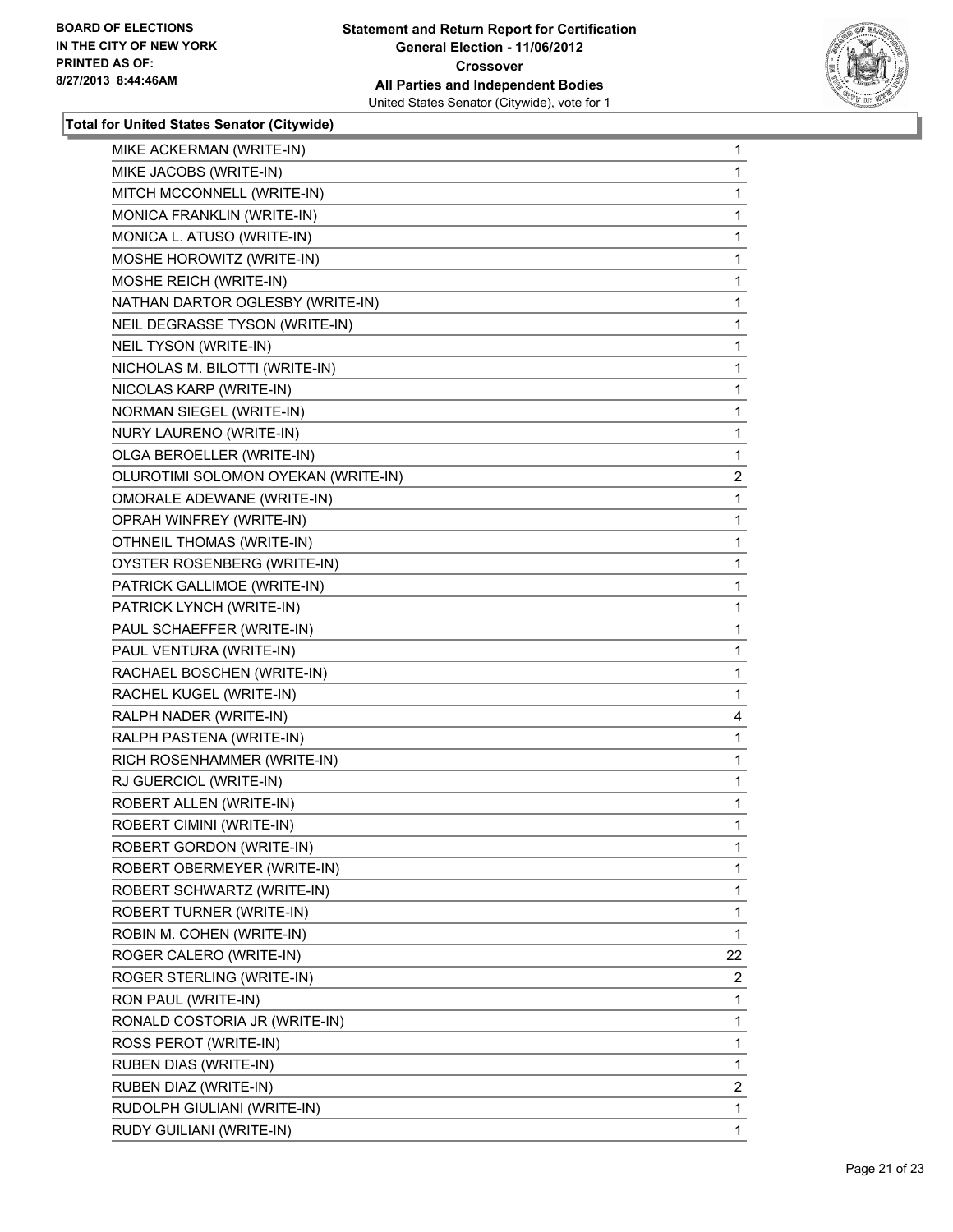

| RYAN BERMINGHAM (WRITE-IN)           | 1              |
|--------------------------------------|----------------|
| RYAN MURPHY (WRITE-IN)               | 1              |
| RYAN PAWLING (WRITE-IN)              | 1              |
| RYDER FLEMING JONES (WRITE-IN)       | 1              |
| SAMUEL AMSEL (WRITE-IN)              | 1              |
| SAMUEL WEINBERG (WRITE-IN)           | 1              |
| SARAH COOPER-TOGNUT (WRITE-IN)       | 1              |
| SCOTT BROWN (WRITE-IN)               | 1              |
| SCOTT GOREN (WRITE-IN)               | 1              |
| SCOTT MORAN (WRITE-IN)               | 1              |
| SCOTT NOREN (WRITE-IN)               | $\overline{7}$ |
| SCOTT NOVEN (WRITE-IN)               | 1              |
| SCOTT SINGER (WRITE-IN)              | 1              |
| SCOTT STRINGER (WRITE-IN)            | 1              |
| SCOTT SUMMER (WRITE-IN)              | 1              |
| SEBASTIAN ELGARO MARTINEZ (WRITE-IN) | 1              |
| SHANE SHEEHY (WRITE-IN)              | 1              |
| SHANIKA LIVINGSTON (WRITE-IN)        | 1              |
| SHINA WOLLF (WRITE-IN)               | 1              |
| SIMCHA FELDER (WRITE-IN)             | $\overline{2}$ |
| STEVE CARELL (WRITE-IN)              | 1              |
| STEVEN LORA (WRITE-IN)               | 1              |
| STEVEN YUNIVER (WRITE-IN)            | 1              |
| SUE SIMMONS (WRITE-IN)               | 1              |
| SURONGA SURAWATIN (WRITE-IN)         | 1              |
| TAT PICOTT (WRITE-IN)                | 1              |
| TAYLOR COPP (WRITE-IN)               | 1              |
| TEJAS DESAI (WRITE-IN)               | 1              |
| THOMAS DOONEY (WRITE-IN)             | 1              |
| THOMAS EDISON (WRITE-IN)             | 1              |
| THOMAS PAYERO (WRITE-IN)             | 1              |
| TODD LOUIS (WRITE-IN)                | 1              |
| TOM PADOVAN (WRITE-IN)               | 1              |
| TOM ZEBLOCKI (WRITE-IN)              | 1              |
| TWANA ADAMS (WRITE-IN)               | 1              |
| TZVI SEIDMAN (WRITE-IN)              | 1              |
| UNATTRIBUTABLE WRITE-IN (WRITE-IN)   | 294            |
| VALERIE RIGANO (WRITE-IN)            | 1              |
| VELMANETTE MONTGOMERY (WRITE-IN)     | 1              |
| VICTOR DEMEO (WRITE-IN)              | 1              |
| VINCENT BALASCIO (WRITE-IN)          | 1              |
| VLADIMIR PUTIN (WRITE-IN)            | 1              |
| VOLODYA COLVIN (WRITE-IN)            | 1              |
| WALLACE DANIEL PALLATINO (WRITE-IN)  | 1              |
| WALTER IWACHIW (WRITE-IN)            | 1              |
| WENDOLY MARTE (WRITE-IN)             | 1.             |